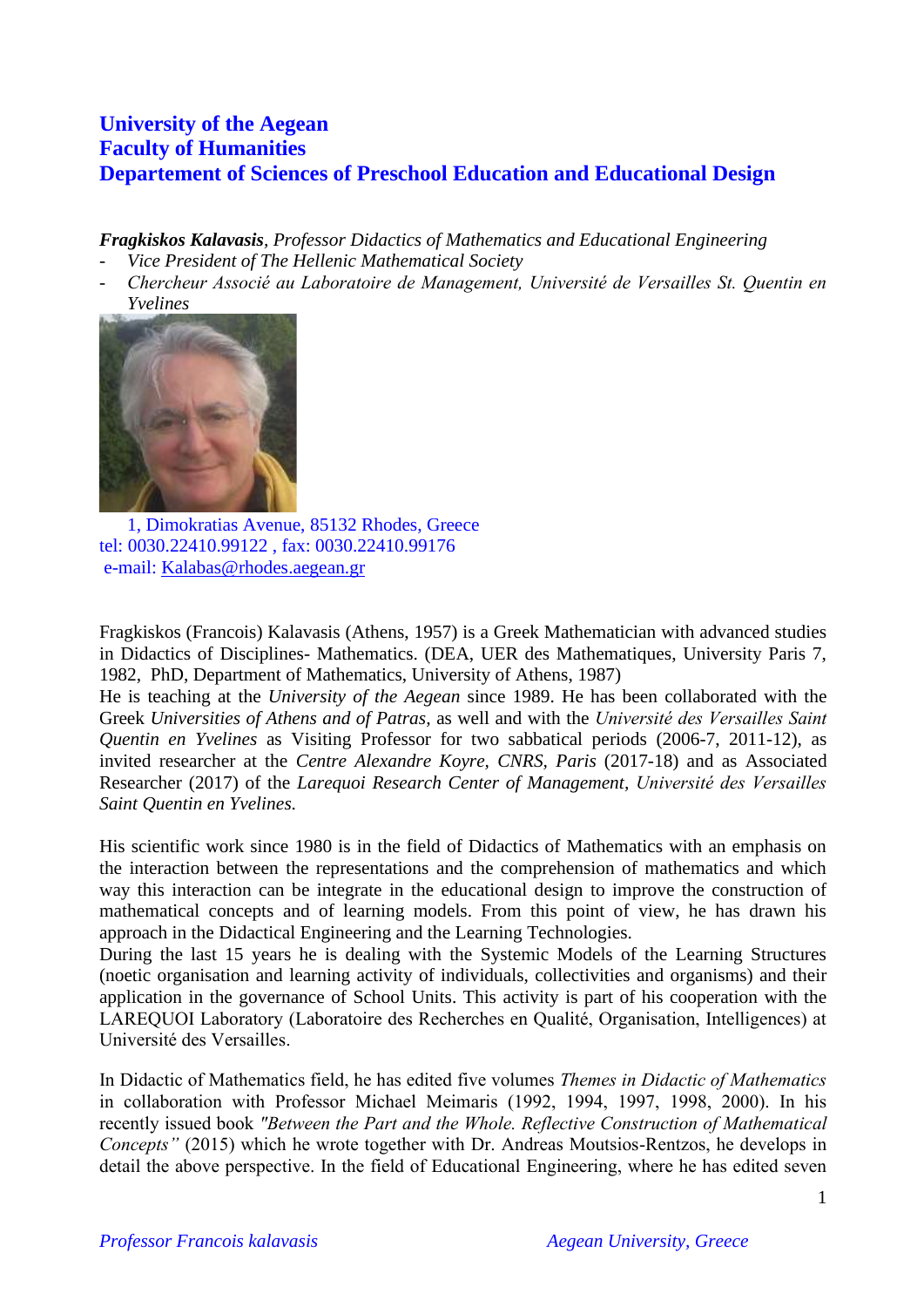edited volumes *Themes in Educational Design* in collaboration with Professor Anastasios Kontakos. (2007-2015).

He has published more than 100 scientific papers in Greek and International journals, he has edited many scientific volumes and he has been scientific responsible international research programmes (Erasmus, Tempus, Interreg II & III).

He has been President of the Editing Committee of the *Mathematics Education Review of the Hellenic Mathematics Society "Euclides g'" (1998-2005). Currently he is* Chief Editor of the *International Journal for Mathematics in Education* (HMS-I-JME, [http://www.hms.gr/node/261\)](http://www.hms.gr/node/261).

He has organised many national and international scientific conferences and research meetings in the field of Mathematics Education, Interdisciplinarity and Educational Engineering. In 2014 he was the Chairman of the Scientific Committee of the 31st National Conference of Mathematical Education (HMS, Veria).

He is the vice-President of the Executive of the *Hellenic Mathematics Society* (2015, 2017-19, 2019-21) as well he is an elected member (1996) of the *Commission Internationale pour l'Etude et l'Amélioration de l'Enseignement des Mathématiques* (C.I.E.A.E.M. [http://www.cieaem.org/\)](http://www.cieaem.org/).

He is the Director of the *Learning Technology and Educational Engineering Laboratory*  (http://ltee.org/main/lang/en-us/), in which he was supervisor of 5 theses of Doctorat and he is actually supervisor of 2 Phd students.

From 2014 he is the Director of the *Master Programm "Teaching Science and ICT in Education: Interdisciplinary Approach" (90 ECTS)* 

He has been Chairman of the Department of Preschool Education and Educational Design (2002- 2006), Chairman of the Conference of Presidents of the Educational Departments of Greek and Cyprus Universities (2004-2006), Dean of the School of Humanities (2007-2011) of the University of the Aegean.

He has published three poetry collections, *Coloured Shadows* (2011), *The Variety of the Repeat* (2015), *Enigmatic Touches (2020*)

| <b>Education:</b>     |                                                                         |
|-----------------------|-------------------------------------------------------------------------|
| 1975-1980             | DEPT OF MATHEMATICS, ATHENS UNIVERSITY - GREECE                         |
| 1980-1982             | DEA UER DIDACTIQUE DES DISCIPLINES, PARIS7- FRANCE                      |
| 1984-1987             | Doctorat DPT OF MATHEMATICS, ATHENS UNIVERSITY ATHENS                   |
| 1986                  | analysis and programming of COMPUTERS,<br><b>HELLENIC</b><br>SEMINAR ON |
|                       | MATHEMATICAL SOCIETY, GREECE                                            |
| 1993                  | SUMMER WORKSHOP ON COMPUTER AIDED UNIVERSITY MATHEMATICS                |
|                       | <b>INSTRUCTION, UNIVERSITY OF ATHENS</b>                                |
| 1994                  | SPRING SCHOOL ON DIGITAL MEDIA COMMUNICATIONS, UNIVERSITY OF            |
|                       | <b>ATHENS, GREECE</b>                                                   |
| <b>Dissertations:</b> |                                                                         |
| Year                  |                                                                         |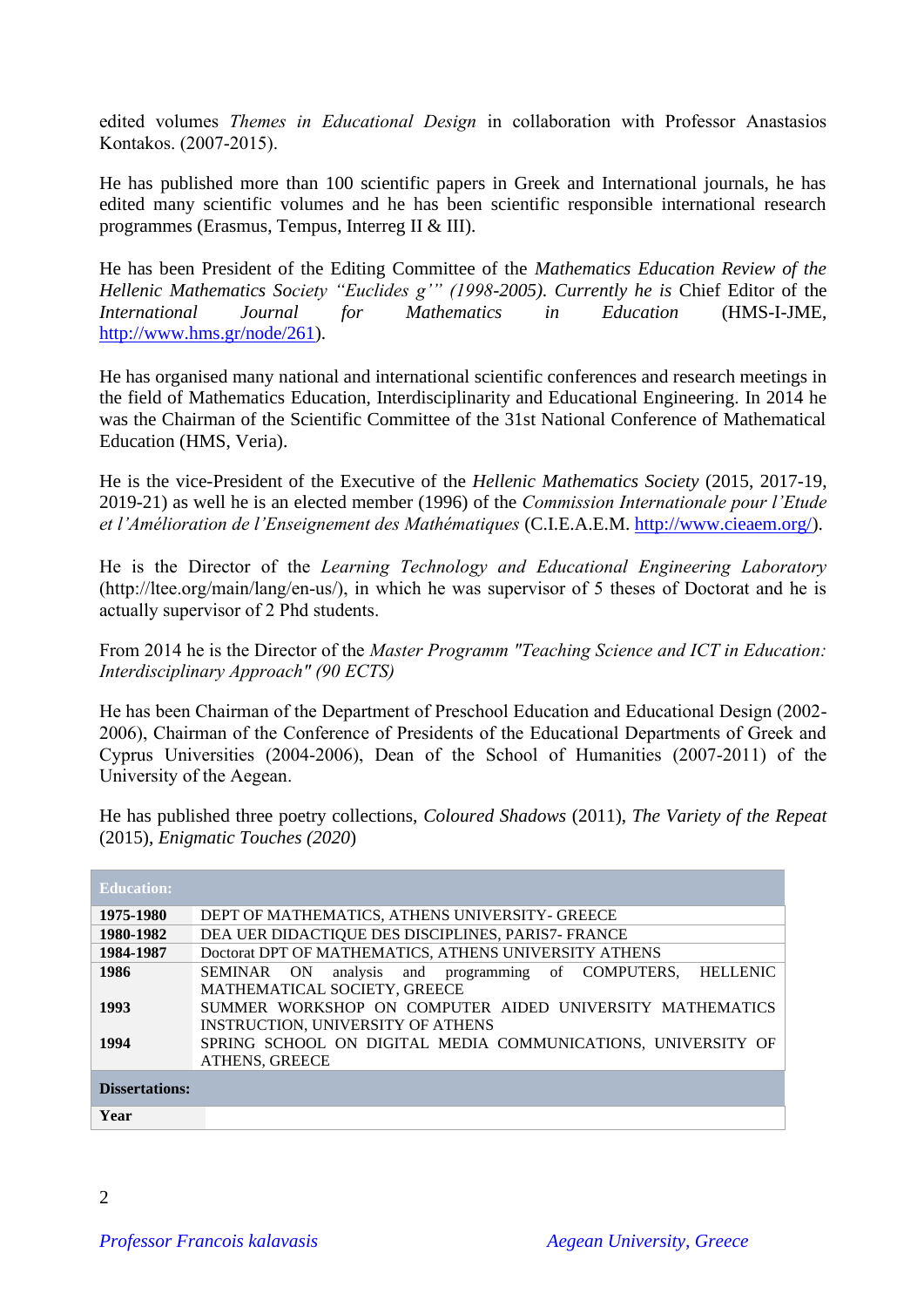|                                  | 1982- PARIS LA REFORME '78 SUR L'ENSEIGNEMENT DES MATHEMATIQUES EN GRECE,                      |  |
|----------------------------------|------------------------------------------------------------------------------------------------|--|
| 7 – FRANCE                       | ETUDE DU CAS THEORIE DES NOMBRES (DEA DIDACTIQUE<br><b>DES</b>                                 |  |
| 1987-                            | DISCIPLINES-MATHEMATIQUES)                                                                     |  |
| <b>ATHENS</b>                    | RELATIONS BETWEEN PRESENTATION AND COMPREHENSION<br>OF                                         |  |
| <b>UNIVERSITY</b>                | MATHEMATICS IN THE LYCEUM (PHD MATHEMATICS)                                                    |  |
| <b>Current employment status</b> |                                                                                                |  |
|                                  | PROFESSOR OF DIDACTICS OF MATHEMATICS AND EDUCATIONAL<br>ENGINEERING, UNIVERSITY OF THE AEGEAN |  |
| <b>Professional experience</b>   |                                                                                                |  |
| 1989-1992                        | Lecturer, UNIVERSITY OF THE AEGEAN                                                             |  |
| 1992-1994                        | ASSISTANT PROFESSOR, PATRAS UNIVERSITY                                                         |  |
| 1992-1998                        | Associate Professor UNIVERSITY OF THE AEGEAN                                                   |  |
| 1998 - today                     | Professor UNIVERSITY OF THE AEGEAN                                                             |  |
| 1992-1996                        | INVITED LECTURER, DEPT OF COMMUNICATION AND MASS MEDIA,                                        |  |
|                                  | <b>UNIVERSITY OF ATHENS</b>                                                                    |  |
| $2006 - 7$ ,                     | INVITED PROFESSOR, INSTITUTE OF MANAGEMENT, UNIVERSITE DE                                      |  |
| 20011-12                         | VERASAILLES- ST QUENTIN EN YVELINES- FRANCE                                                    |  |
| 2017-18                          | INVITED RESEARCHER, CENTRE ALEXANDRE KOYRE, CNRS, FRANCE                                       |  |
| $2017 - 21$                      | ASSOCIATED RESEARCHER, LAREQUOI CENTER OF MANAGEMENT,                                          |  |
|                                  | UNIVERSITE DE VERASAILLES- ST QUENTIN EN YVELINES- FRANCE                                      |  |

### **PUBLICATIONS**

#### **Monographs**

#### *Dissertations*

- 1. F. Kalavassis "La Reforme '78 sur l'Enseignement des mathématiques en Grèce: Etude du cas Théorie des Nombres" U.E.R Didactique des Disciplines, Université Paris 7, 1984
- 2. F. Kalavassis, «Σχέσεις παρουσίασης και κατανόησης των μαθηματικών στο λύκειο» (étude relative de la présentation et de la compréhension des mathématiques au lycée grec) These de Doctorat, Athens University, Department of mathematics, 1987

#### *UNIVERSITY NOTES COURSES AND SEMINARS*

- 3. 1. «Εισαγωγή στη Διδακτική των Μαθηματικών» (Introduction a la Didactique des Mathematiques), Aegean University, Rhodes, 1991
- 4. 2. «Εφηρμοσμένη Διδακτική Μαθηματικών» (Didactique des Mathematiques Appliquee), Aegean University 1991, 1998
- 5. 3. «Μαθηματικές Εννοιες και Λογικές Διαδικασίες» (Notions Mathematiques et Processus Logiques), University of Patras, 1993,
- 6. 4. «Ανάλυση και σχεδιασμός Λογικομαθηματικών Δραστηριοτήτων» (Analyse et planification des activites Logico-mathematiques), University of Patras 1994, Aegean University 1996
- 7. 5. «Τα Μαθηματικά και η Διδασκαλία τους από την Αναγέννηση έως σήμερα» (Les Mathématiques et leurs enseignement du Moyen Age a nos jours), Athens University 1996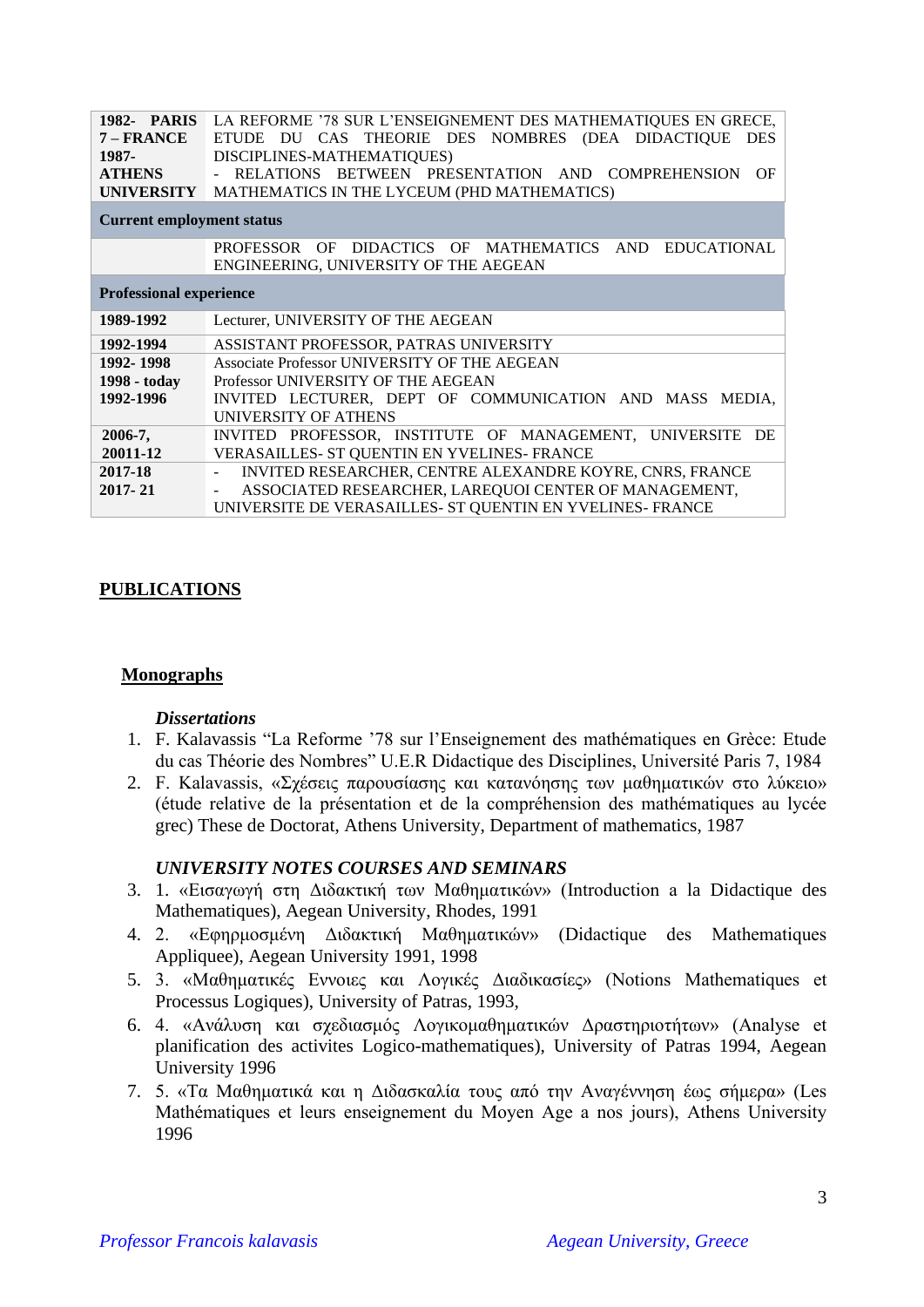- 8. 6. «Ανάλυση Μαθηματικών κειμένων και Βιβλίων», (Analyse des texts et manuels mathematiques) Μεταπτυχιακό Πρόγραμμα Παιδικό Βιβλίο και Παιδαγωγικό Υλικό, Master, Aegean University, ΤΕΠΑΕΣ Πανεπιστήμιο Αιγαίου, 2002
- 9. 7. «Εισαγωγή στην Εκπαιδευτική Μηχανική», (Introduction a l'Ingenierie Educative, Introduction on Educative Engineering) Μεταπτυχιακό Πρόγραμμα Μοντέλα Σχεδιασμού και Ανάπτυξης Εκπαιδευτικών Μονάδων, ΤΕΠΑΕΣ Πανεπιστήμιο Αιγαίου, 2005

### *Book*

10. F. Kalavasis, A. Moutsios-Rentzos, *"Between the part and the all. A reflective construction of mathematical concepts"*, Ed. Gutenberg, Athens (October 2015)

# **Book Editor / co-editor:**

- 1. Kalavassis F., Meimaris M., «Θέματα Διδακτικής Μαθηματικών» (Subjects in Didactic of Mathematics), Ed. Hellenic Mathematical Society, Euclid γ', Vol. 9, no 29, Greece, 1990
- 2. Kalavassis F., Meimaris M., «Θέματα Διδακτικής Μαθηματικών I» (Subjects in Didactic of Mathematics I), Ed. Protassis Greece, 1992
- 3. Kalavassis F., Meimaris M., «Θέματα Διδακτικής Μαθηματικών II, Σχολείο- Φροντιστήριο-Ιδιαίτερο» (Subjects in Didactic of Mathematics II), Ed. Aegean University, Greece, 1994
- 4. C.Kamii, G. De Clark «Τα παιδιά ξαναεφευρίσκουν την αριθμητική» (Young children reinvent Arithmetic), Transl. G. Zakopoulou, Ed. Patakis, 1994
- 5. Kalavassis F., Meimaris M., «Θέματα Διδακτικής Μαθηματικών III, Διδακτική Μαθηματικών και Νέες Τεχνολογίες» (Subjects in Didactic of Mathematics III), Ed. Gutenberg, Greece, 1996
- 6. F. Kalavassis, E. Koleza «Ειδική Έκδοση: Νεα αναλυτικά προγράμματα Μαθηματικών» (Special Edition: New Mathematical Curricula) Ed. Hellenic Mathematical Society, Review Of Mathematics Education Euclides γ', Vol 14-15,no 47-50 Athens 1998
- 7. Kalavassis F., Meimaris M., «Θέματα Διδακτικής Μαθηματικών IV, Αξιολόγηση και Διδασκαλία των Μαθηματικών» (Subjects in Didactic of Mathematics IV), Ed. Gutenberg-Aegean University, Greece, 2000
- 8. Kalavassis F., Meimaris M., «Θέματα Διδακτικής Μαθηματικών V, Διεπιστημονική Προσέγγιση των Μαθηματικών και της Διδασκαλίας τους» (Subjects in Didactic of Mathematics IV), Ed. Gutenberg- Aegean University, Greece, 2001
- 9. «Μαθηματικά Α' Γυμνασίου» (Manuel des mathématiques du secondaire), Ed. Instit. Pédagogique, Athènes, 1999
- 10. M.Kaila, F. Kalavassis, N. Polemikos, Editors "Intercultural Approach of Myths, Mathematics and Learning Disabities in the Information Society" University of the Aegean, Interreg II, 2002
- 11. Kaila, Kalavassis, Polemikos,Editors, "«Μύθοι, Μαθηματικά, Πολιτισμοί: αποσιωπημένες σχέσεις στην εκπαίδευση», Atrapos, 2002
- 12. Polemikos, Kalavassis, Kaila, Editors, «Εκπαιδευτική, οικογενειακή, πολιτική Ψυχοπαθολογία», 4 volumes, Εκδ. Atrapos, 2002
- 13. Καλαβάσης, Φ., Καφούση, Σ., Σκουμπουρδή, Χ., Καπέλου, Α., Σταθοπούλου, Χ., Χαβιάρης, Π. & Κοκκαλίδης, Σ. (2006). *Αλληλεπίδραση της μαθηματικής εκπαίδευσης με τη σχολική αποτυχία: Μια προσέγγιση Εκπαιδευτικής Μηχανικής στην περίπτωση του πολύνησιωτικού συμπλέγματος της Δωδεκανήσου.* Εκδόσεις Ατραπός, Αθήνα, 2007
- 14. Kalavasis F, Kodakos A. (2007). Θέματα Εκπαιδευτικού Σχεδιασμού. Thèmes de Design Educatif (en grec) Vol. I, Editions Atrapos, 2007

<sup>4</sup>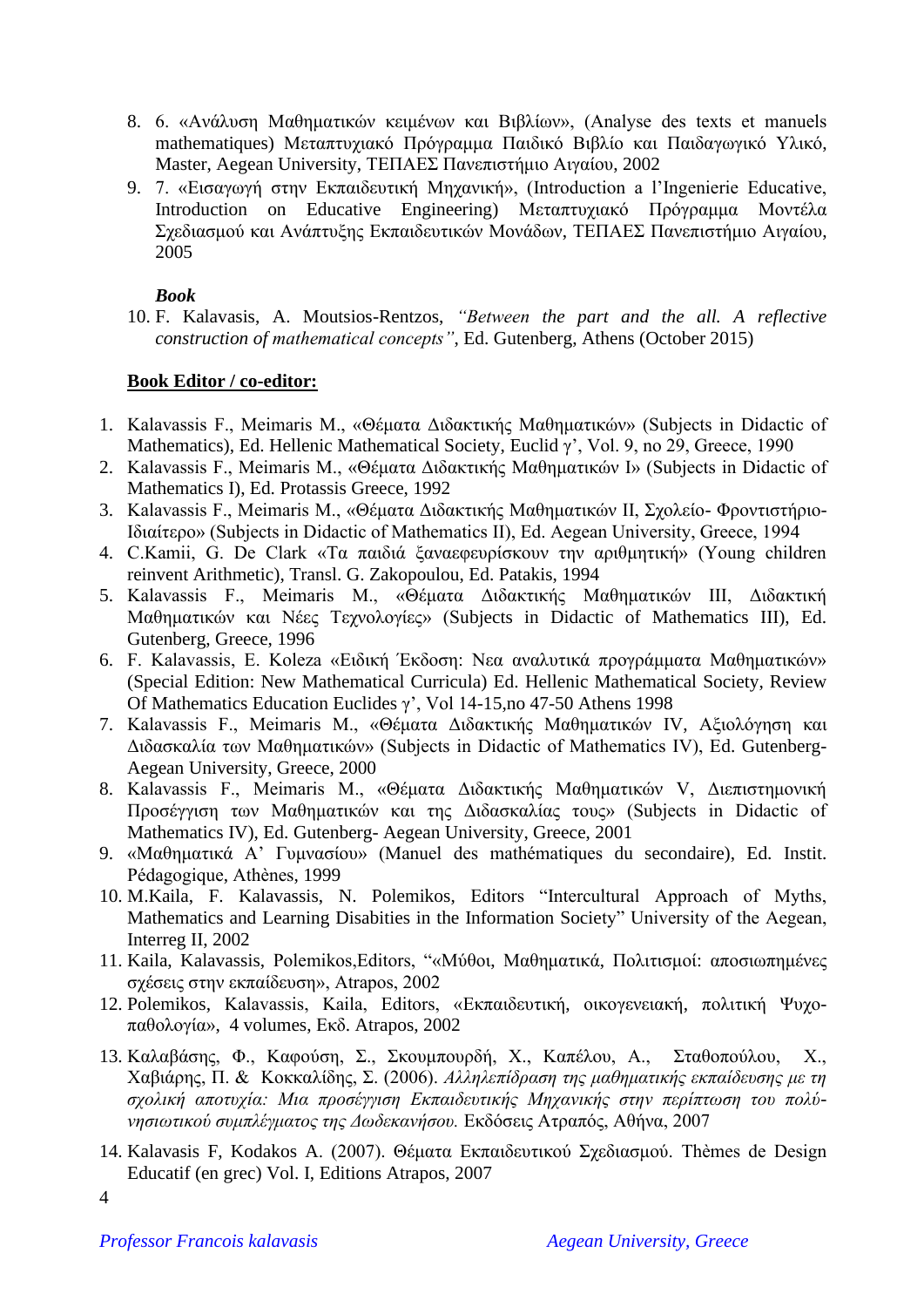- 15. Kodakos A. Kalavasis F, (2008). Θέματα Εκπαιδευτικού Σχεδιασμού. Thèmes de Design Educatif (en grec) Vol. II, Editions Atrapos,
- 16. Kodakos A. Kalavasis F, (2009). Θέματα Εκπαιδευτικού Σχεδιασμού. Thèmes de Design Educatif (en grec) Vol. II, Editions Atrapos,
- 17. F.Kalavasis, S. Kafoussi, M.Chionidou, CH. Skoumpourdi, G.Fesakis (2009) "Mathematics Education and Family Practices", Proceedings of the III National Conference of the Association of Greek Researchers on Didactic of Mathematics, University of the Aegean, Rhodes, 2009 (in greek)
- 18. Kodakos A, Kalavasis F. (2010). «Changement et gouvernance des systèmes éducatifs » Thèmes de Design Educatif (en grec) Vol. III, Editions Atrapos, 2010
- 19. Kalavasis F, Kodakos A, «Communication and governance of educational systems » Thèmes de Design Educatif (en grec). Vol. IV, Editions Atrapos, 2011
- 20. S.Kafoussi, C.Skoumpourdi, F.Kalavasis (Editors) "Mathematics Education and Democracy: Learning and teaching practices" CIEAEM 64- proceedings, Special Issue, International Journal for mathematics in education, Vol. 4, 2012
- 21. Kodakos A. Kalavasis F, Social "Networking and Schools : Bridges and Meanings" «Θέματα Εκπαιδευτικού Σχεδιασμού» (Topics in Educational Design) Vol. VI , Ed. Diadrasi 2013
- 22. Kodakos A. Kalavasis F, "Crisis Management and Governance of Educational Units" «Θέματα Εκπαιδευτικού Σχεδιασμού» (Topics in Educational Design) Vol. V, Ed. Diadrasi 2013
- 23. Καλαβάσης, Φ. (επ.) (2018) *Σκέψεις για τα Μαθηματικά, 100 χρόνια από την ίδρυση της Ελληνικής μαθηματικής Εταιρείας*. Αθήνα, ΕΜΕ.

### **Co-author (συγγραφή κεφαλαίων σε συλλογικούς τόμους):**

- 1. A. Andreou (ed), «Αξιολόγηση του εκπαιδευτικού Εργου» (Evaluation de l' oeuvre éducative), Ed.Εκδοτικός Όμιλος Συγγραφέων Καθηγητών, Athens, 1992
- 2. F. Kalavassis, J. Papamichael «Έρευνες Επίλυσης Προβλήμάτων και Συγκρότησης Λογικομαθηματικών και Φυσικών Εννοιών στη διδακτική και στην Ψυχολογία» (Recherches du type Problème Solving et Construction des concepts logico mathématiques et physiques en Didactique et en Psychologie) στο J. Papamichael, (…), «Η Γνωστική εκπαίδευση στην πρώτη σχολική ηλικία» (L' education cognitive) Ed. Oδυσσεας, Athenes, 1994
- 3. F. Kalavassis «Προβληματισμός για την πρακτική ασκηση των φοιτητών στη διδασκαλία των μαθηματικών» (a propos du contenu du stage en didactique des mathématiques) Σχολική Εμπειρία, Θεωρία και πράξη, Ed. Ελληνικά Γραμματα , 1991
- 4. M. Meimaris, F. Kalavassis «Πως διαμορφώνεται ο χώρος των παραγωγών εκπαιδευτικού υλικού στην ευρώπη σήμερα: η περίπτωση των multi-media» (a propos de la production européenne des multimédias éducatifs) Θέματα Διδακτικής Μαθηματικών, Εd. Protassis, 1992
- 5. F. Kalavassis, «Το πρόβλημα πριν τη λύση του: προσδοκίες και Διδακτική Μαθηματικών» (the problem before his solution, the problem posing and the comprehension problems) ) Θέματα Διδακτικής Μαθηματικών, Εd. Protassis, 1992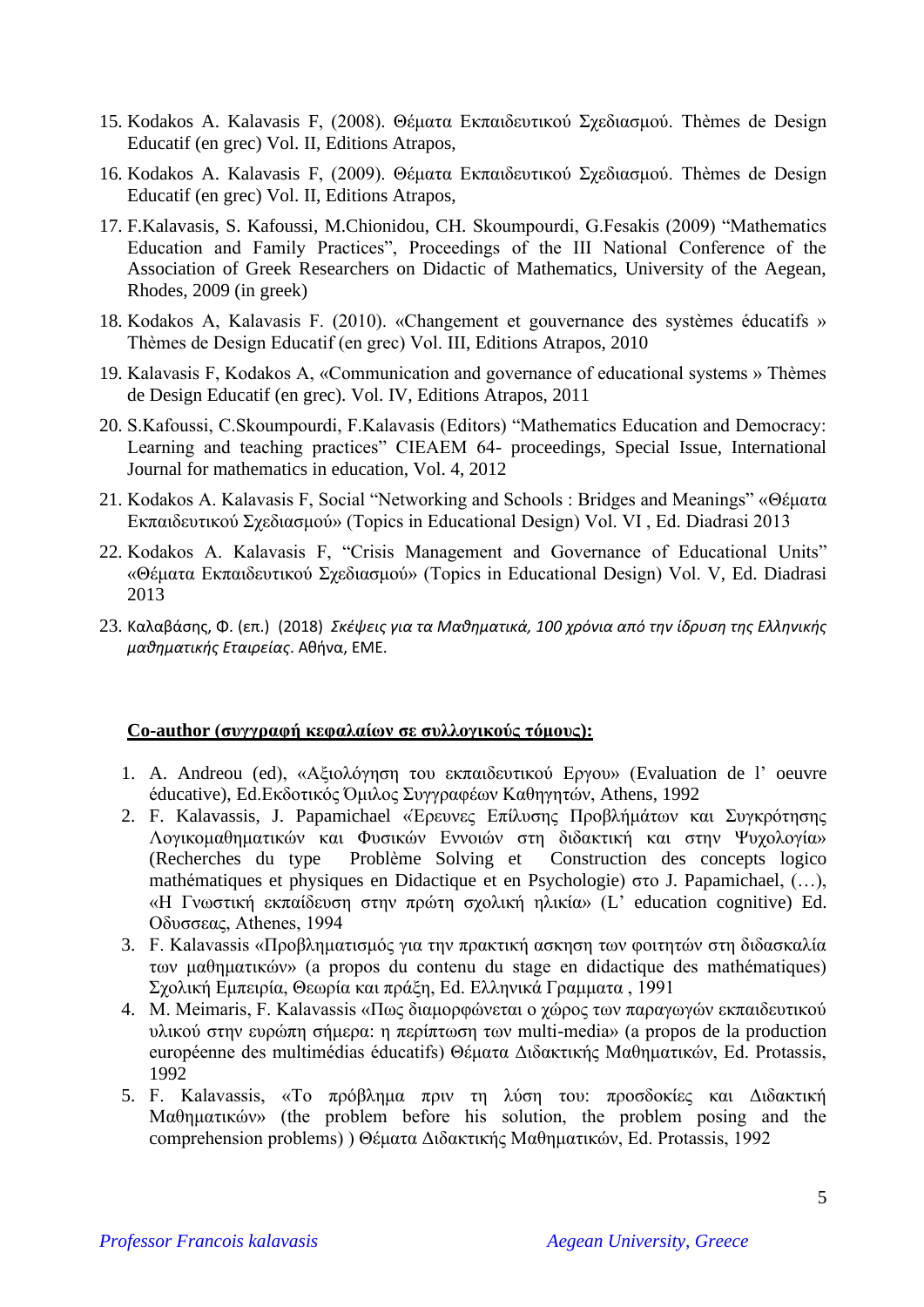- 6. F. Kalavassis «Επικοινωνιακές επισημάνσεις μαθηματικών δραστηριοτήτων» (communication aspects of mathematical activities) στο Εκπαίδευση Παιδιών με Ειδικές Ανάγκες Ed. Ελληνικά Γράμματα, 1992
- 7. F. Kalavassis, «Τομείς απόδοσης επιμορφωτικών δραστηριοτήτων» (a propos des activités de Formation) στο Αξιολόγηση του Εκπαιδευτικού Εργου, Ed. Εκδοτικος Ομιλος Συγγραφεων Καθηγητών, Athenes, 1992
- 8. F. Kalavassis, «Το πρόβλημα στη μαθηματική επιστήμη και τη διδασκαλία της» (about problem solving) Ed. Association des Professeurs Grecs ΟΙΕΛΕ, 1993
- 9. F. Kalavassis, M. Meimaris «Προτάσεις για την αναβάθμιση της μαθηματικής εκπαίδεσης ανευ ορίων άνευ όρων» ( proposals for the improvement of mathematics education) «Θέματα Διδακτικής Μαθηματικών II» (Subjects in Didactic of Mathematics II), Ed. Aegean University, Greece, 1994
- 10. F. Kalavassis M. Meimaris, "Education Mathématique et Nouvelles Technologies : Le rôle de la représentation sociale (common sensé) au rapport etabli entre presuposes cognitifs et approches pédagogiques des enseignants grecs", dans "Mathematics Education and Common Sense" Ed. CIEAEM, Berlin, 1995
- 11. F. Kalavassis, «Ανακάλυψη, Μάθηση και Διδακτική Διαχείρηση μαθηματικών με τη βοήθεια Νέων τεχνολογιών: διατύπωση ερωτημάτων και ερευνητικών υποθέσεων» (apprentissage et gestion des mathematiques a l' aide des nouvelles technologies) Les Mathématiques en éducation et aux Nouvelles Technologies, Ed. Hellenic Mathematical Society 1995
- 12. F. Kalavassis, «Η επίδραση του νέου τεχνολογικού περιβάλλοντος στους στόχους της μαθηματικής εκπαίδευσης» (sur l' influence de l' environnement technologique aux objectifs de l' éducation mathématique) ., «Θέματα Διδακτικής Μαθηματικών III» (Subjects in Didactic of Mathematics III), Ed. Gutenberg, Greece, 1996
- 13. F. Kalavassis, "Le Scolaire et le Parascolaire dans l' Education Mathématique en Grèce", revue du Centre de Recherche en Education, No 10, Special Issue Glasman D.,(…), "Ecole et Enseignement Parallèle en Grèce", France, 1996
- 14. F. Kalavassis, e.al «Η δικτυωμένη σχολική τάξη: ένα νέο περιβάλλον διδασκαλίας και μάθησης» (la classe scolaire en réseau: un nouvel environnement d' apprentissage) στο Τα Μαθηματικά στην Εκπαίδευση και την Κοινωνία Ed. Centre de Recherche Science et Education, 1996
- 15. F. Kalavassis «Η κατασκευή της εικόνας του εκπαιδευτικού συστήματος από τα ΜΜΕ» (la construction de l' image du systeme scolaire par les mass media) στο R. Panayotopoulou e.a. "Η κατασκευή της πραγματικότητας από τα ΜΜΕ" Ed. Alexandria, 1998
- 16. F. Kalavassis «Μαθηματικές προϋποθέσεις για την προσχολική εκπαίδευση» (pressuposes mathematiques pour l' education prescolaire) στο Αναλυτικά Προγράμματα Προσχολικής Αγωγής Ed. University of Ioannina, 1998
- 17. F. Kalavassis «Η διδακτική των μαθηματικών και το εξεταστικό σύστημα» (l'enseignement des mathématiques et le système des examens au niveau national) «Θέματα Διδακτικής Μαθηματικών IV» (Subjects in Didactic of Mathematics IV), Ed. Gutenberg, Greece, 1999
- 18. F. Kalavassis «Η νέα θέαση των μαθηματικών μέσω της Διδακτικής Μαθηματικών» (la nouvelle vue des mathématiques suivant la théorie et l' expérience didactique) «Θέματα Διδακτικής Μαθηματικών IV» (Subjects in Didactic of Mathematics IV), Ed. Gutenberg, Greece, 1999
- 19. Kalavassis F., "Aspects communicatifs de l' éducation mathématique : le cas de l' erreur", Ed. Prelude, Bruxelles, 1999.

6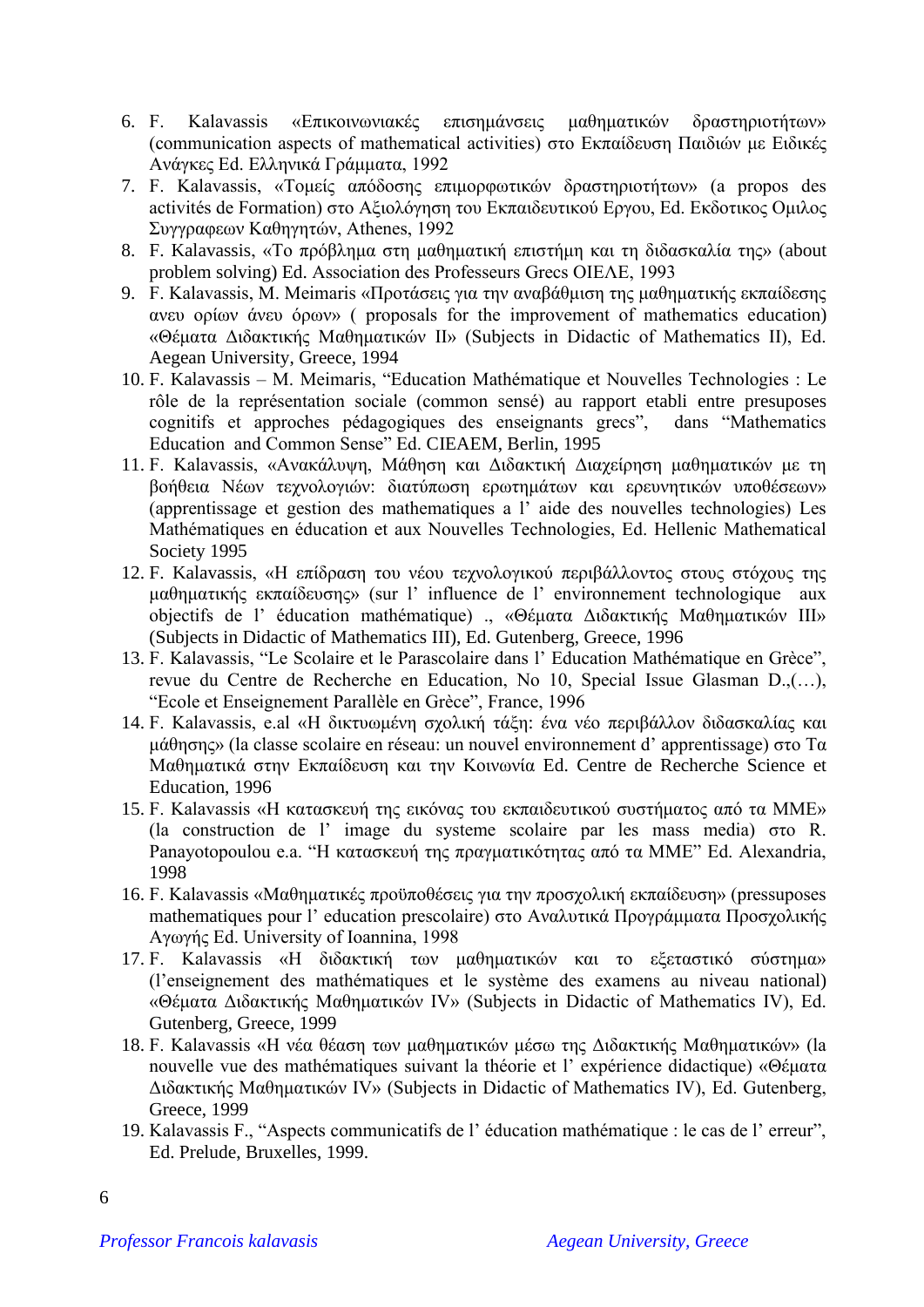- 20. F. Kalavassis, S. Kafoussi "The influence of teachers' beliefs of different levels of education on students' mathematical culture" in Mathematical Cultures, CIEAEM, Ed. Kluwer, 2000
- 21. F.Kalavassis , « L'emploi de l'historicité dans l'enseignement des mathématiques : s'inspirer des mathématiques des régions arabes », sto Kalavassis, Kaila, Polemikos,Editors "Intercultural Approach of Myths, Mathematics and Learning Disabities in the Information Society" University of the Aegean, Interreg II, 2002
- 22. F.Kalavassis «The use of the historicity in the math education" , sto «Μύθοι, Μαθηματικά, Πολιτισμοί: αποσιωπημένες σχέσεις στην εκπαίδευση», Atrapos, 2002
- 23. F.Kalavassis, Ch.Skoumbourdi, … «Το λάθος και το στίγμα» στο «Εκπαιδευτική, οικογενειακή, πολιτική Ψυχο-παθολογία» Εκδ. Atrapos, 2002
- 24. Ch. Stathopoulou, F.Kalavassis "Teaching mathematics to first grade romany children, through familiar every day money dealings" sto P.Valero, Ole Skovmose (ed) "Mathematics Education and Society" Vol.1, pp 221-228, Aalborg University, Danish, 2002
- 25. F.Kalavassis. A. Giannikopoulou « Τα σύμβολα της γραπτής γλώσσας και των μαθηματικών και η μεταγλωσσική συνειδητότητα μονόγλωσσων και δίγλωσσων παιδιών προσχολικής ηλικίας» (les symboles de la langue ecrite st du langage mathematique et leur role a l'education des minorities) στο Ε.Τρέσσου, Σ.Μητακίδου «Η διδασκαλία της γλώσσας και των μαθηματικών. Εκπαίδευση γλωσσικών μειονοτήτων», Εκδ. Παρατηρητής, 2002
- 26. Καλαβάσης, Φ., Μιτσούλης, Χ., Ορφανός, Σ., Σκουμπουρδή, Χ. & Τζωρτζακάκης, Γ. (2002). Το Λάθος και το Στίγμα: Αξιολόγηση Λαθών στα Μαθηματικά και Πρόληψη Σχολικής Αποτυχίας. Στο Πολεμικός, Ν., Καΐλα, Μ. & Καλαβάσης, Φ.(επιμ.) *Εκπαιδευτική, Οικογενειακή και Πολιτική Ψυχοπαθολογία Τόμος Γ΄ Αποκλίσεις στο χώρο της Εκπαίδευσης* Εκδόσεις Ατραπός.
- 27. Καλαβάσης, Φ. & Σκουμπουρδή, Χ. (2005). Είναι δυνατόν να παράγουμε μαθηματικά μέσα στην τάξη; Στο Βρατσάλης (επιμ.) *Κείμενα για την επιμόρφωση των εκπαιδευτικών*. Εκδόσεις Ατραπός.
- 28. Φραγκίσκος Καλαβάσης, Χρυσάνθη Σκουμπουρδή, Σταύρος Ορφανός, Πέτρος Χαβιάρης, Γιοβάνα Λόξα, Χαρούλα Σταθοπούλου, Σόνια Καφούση, Κατερίνα Καπέλλου (2005). Φοβίες και άγχος για το μάθημα των μαθηματικών, στο *Εκπαιδευτική Ψυχολογία,* τ. Α, επ. Χ. Παπαηλιού, Γ. Ξανθάκου, Σ. Χατζηχρήστου, Ατραπός, Αθήνα, σελ. 35-88.
- 29. Καλαβάσης, Φ., Καφούση, Σ. & Σκουμπουρδή, Χ. (2006). Η σύνδεση της έρευνας για τη μάθηση και τη διδασκαλία των Μαθηματικών με τη σχολική πρακτική. Στο *Σύνδεση εκπαιδευτικής έρευνας και πράξης.* Εκδόσεις Ατραπός.
- 30. Καφούση, Σ., Σκουμπουρδή, Χ. & Καλαβάσης, Φ. (υπό δημοσίευση). Φύλο και μαθηματικά: αναγκαιότητα μιας συνολικής επαναδιαπραγμάτευσης των μαθηματικών στην εκπαίδευση. Στο Βιτσιλάκη, Χ. (επιμέλεια)
- 31. Σκουμπουρδή, Χ. & Καλαβάσης, Φ. (2007). Η επίδραση του εκπαιδευτικού υλικού στη διαφοροποίηση των φύλων στα μαθηματικά. Στο Τρέσσου (επιμέλεια) «Φύλο και Εκαπίδευση» Εκδ. Καλειδοσκόπιο
- 32. Σκουμπουρδή, Χ. & Καλαβάσης, Φ. (υπό δημοσίευση). Σχεδιασμός ένταξης του παιχνιδιού στην μαθηματική εκπαίδευση για την προσχολική και πρώτη σχολική ηλικία. Στον Τόμο Εκπαιδευτικού Σχεδιασμού ΤΕΠΑΕΣ Ρόδος.
- 33. Πέτρος Χαβιάρης και Φραγκίσκος. Καλαβάσης, (2007). «Η κοινωνική αλληλεπίδραση στη σχολική τάξη των μαθηματικών και η ανάπτυξη μεταδιαλογικού αναστοχασμού» ΕΝΕΔΙΜ (υπό έκδοση).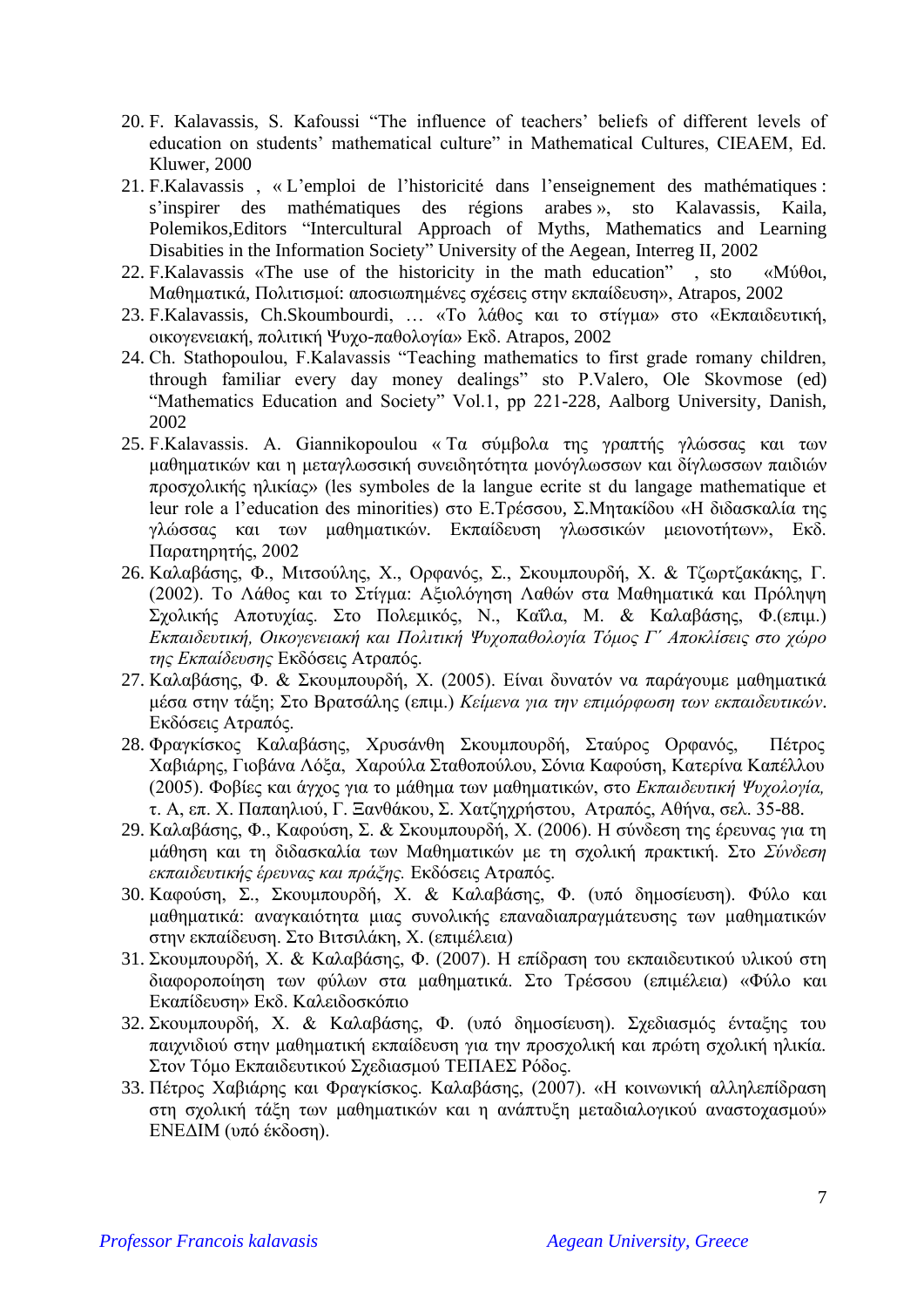- 34. F.Kalavasis (2009). "About complexity in education" in Themes on Educational Design, Vol. 2.. Στο Κοντάκος & Καλαβάσης (επιμ.) Θέματα Εκπαιδευτικού Σχεδιασμού, Τόμος 2, Εκδόσεις Ατραπός, ΤΕΠΑΕΣ, Ρόδος.
- 35. Μούτσιος-Ρέντζος, Α., Καλαβάσης, Φ., & Σοφός, Ε. (2013). *Διαδικτυακά κοινωνικά δίκτυα και μαθηματικά στο διευρυμένο σχολικό χωροχρόνο: προς μια συστημική διερεύνηση.* Στο Α. Κοντάκος & Φ. Καλαβάσης (Επ.). Θέματα Εκπαιδευτικού Σχεδιασμού 6 «Κοινωνικά Δίκτυα και Σχολική Μονάδα: Γέφυρες και Νοήματα» (σελ. 186-203). Αθήνα: Διάδραση.
- 36. Μούτσιος-Ρέντζος, Α., & Καλαβάσης, Φ. (2013). Σχολείο, κρίση και συγκριτική τοποθέτηση των μαθημάτων στο σχολικό χωροχρόνο: μια συστημική προσέγγιση 'εν δυνάμει' εκπαιδευτικών στελεχών για τα μαθηματικά. Στο Α. Κοντάκος & Φ. Καλαβάσης (Επ.). *Θέματα Εκπαιδευτικού Σχεδιασμού 5 «Κρίση και Διακυβέρνηση Εκπαιδευτικών Συστημάτων»* (σελ. 167-187). Αθήνα: Διάδραση.
- 37. Fragkiskos Kalavasis and Corneille Kazadi, The Learning and Teaching of Mathematics as an Emergent Property Through Interacting Systems and Interchanging Roles: A Commentary, in *Uwe Gellert (…) Educational Paths to Mathematics, A C.I.E.A.E.M. Sourcebook*, Ed. Springer 2015
- 38. Moutsios-Rentzos A., Kalavasis F., Sofos E. (2017) Learning Paths and Teaching Bridges: The Emergent Mathematics Classroom within the Open System of a Globalised Virtual Social Network. In: Aldon G., Hitt F., Bazzini L., Gellert U. (eds) Mathematics and Technology. Advances in Mathematics Education. Springer, Cham
- 39. Pinnika, V., Kalavasis, F., & Moutsios-Rentzos, Α. (2018). *A systemic approach to the image for mathematics: the case of special education*. In B. Maj-Tatsis, K. Tatsis & E. Swoboda (Eds.), *Mathematics in the real world* (pp. 261-270). Rzeszow, Poland: Wydawnictwo Uniwersytetu Rzeszowskiego.
- 40. Kalavasis, F. (2018). *Mathematics in the real world in a systemic perspective of the school*. In B. Maj-Tatsis, K. Tatsis & E. Swoboda (Eds.), *Mathematics in the real world* (pp. 261-270). Rzeszow, Poland: Wydawnictwo Uniwersytetu Rzeszowskiego.
- 41. Καλαβάσης, Φ., & Μούτσιος-Ρέντζος, Α. (2018). Η πρόκληση της διεπιστημονικότητας για τα Μαθηματικά στην εκπαίδευση. Στο *Σκέψεις για τα Μαθηματικά, 100 χρόνια από την ίδρυση της Ελληνικής μαθηματικής Εταιρείας* (σελ. - ). Αθήνα: ΕΜΕ.
- 42. Καλαβάσης, Φ., Μούτσιος-Ρέντζος, Α., Κρητικός, Γ., & Κοντάκος, Α. (2019). …η κρυφή γοητεία των αλληλεπιδράσεων. Στο Α. Κοντάκος & Φ. Καλαβάσης (Επιμ.), *Θέματα Εκπαιδευτικού Σχεδιασμού* (τ. 11, σελ. 77-97), Αθήνα: Διάδραση.
- 43. Moutsios-Rentzos, A., Kalavasis, F., & Meimaris, M. (2019). "My relationship with mathematics": Multimodal realisations and realities. In A. Moutsios-Rentzos, M. Meimaris, & A. Giannakoulopoulos (Eds.), *Proceedings of the International Digital Storytelling Conference "Current Trends in Digital Storytelling: Research & Practices"* (pp. 186-194). Zakynthos: UNESCO Club of Zakynthos.

### **PUBLICATIONS IN SCIENTIFIC REVIEWS**

- 1. F. Kalavassis «Από το λιγότερο από το τίποτα στο μειον τόσο» (sur les nombres négatifs), Review Euclides no 4, Hellenic Mathematical Society, 1982
- 2. F. Kalavassis «Νεα Μαθηματικά: αυτό το σκοτεινό αντικείμενο του πόθου και της καταστροφής» (a propos des mathématiques modernes), Mathematical review, no 27, Hellenic Mathematical Society, 1984

<sup>8</sup>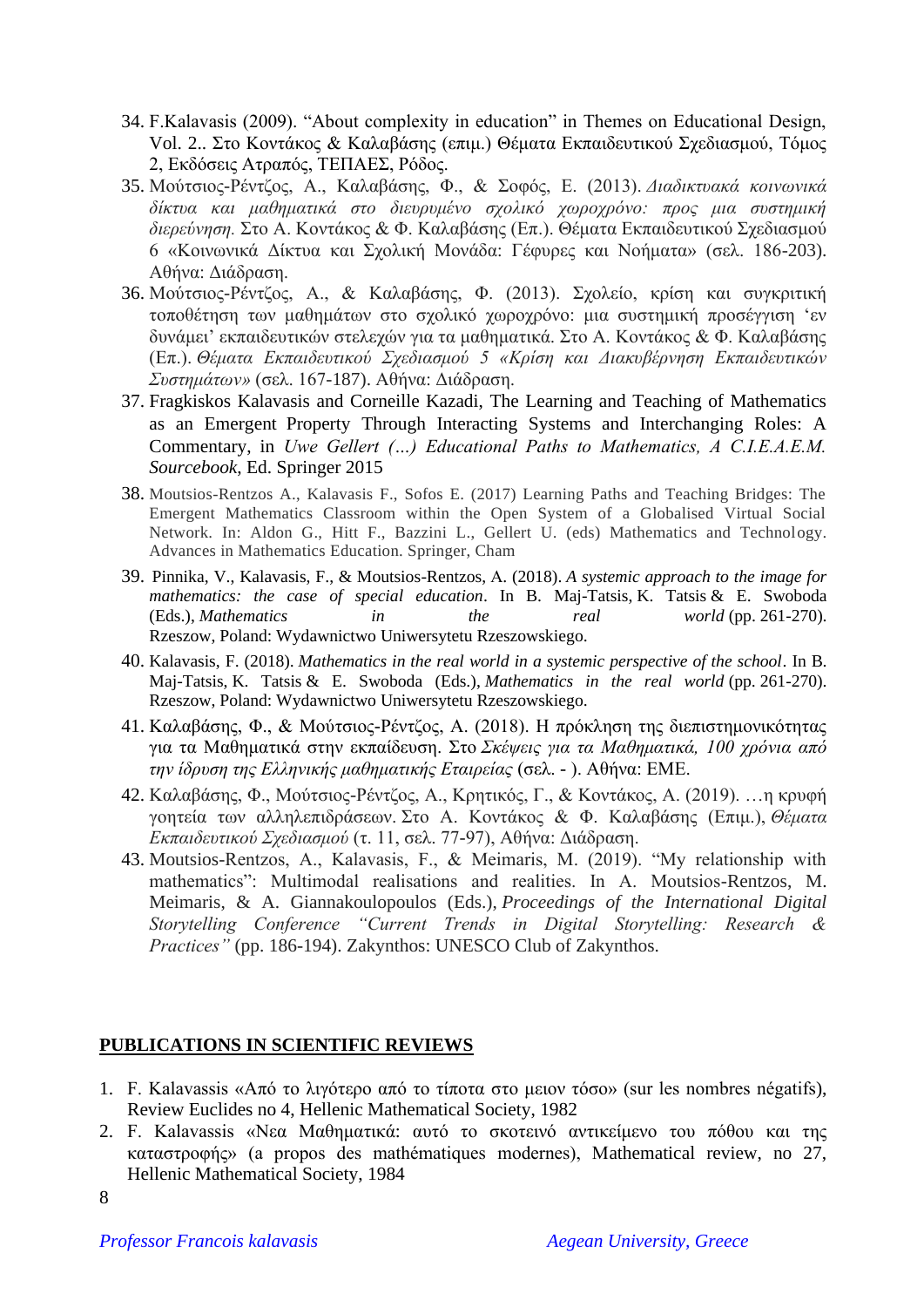- 3. F. Kalavassis «Κριτική στα περί γλώσσας των μαθηματικών και αναγνωσιμότητάς της» (a propos du langage des mathématiques) Revue Συγχρονη Εκπαίδευση no 22, 1985
- 4. F. Kalavassis, «Οι μη μαθηματικές ιστοριούλες στην υπηρεσία της διδασκαλίας των μαθηματικών» (sur l' usage educatif des problem-stories), Review Of Mathematics Education Euclides γ',no 10, 1986
- 5. F. Kalavassis «Μαθηματικές και διδακτικές διαστάσεις ενός πρακτικού προβλήματος» (a propos des dimensions mathématiques d' un problème pratique) Review Of Mathematics Education Euclides γ',no 27, 1991
- 6. F. Kalavassis «Το περιεχόμενο της εκπαίδευσης των διδασκόντων τα σχολικά μαθηματικά» (sur le contenu de la formation des enseignants des mathématiques) Review Of Mathematics Education Euclides γ',no 29, 1991
- 7. E. Dimara, F. Kalavassis, M. Meimaris, "Analysis of a questionnaire on the introduction of new technologies into greek education : competence of the masters and pedagogy", "Les cahiers de l'analyse des données" Vol XIX, No3, 1994
- 8. F. Kalavassis «Μια προσπάθεια αξιολόγησης της χρήσης της Διδακτικής των Μαθηματικών στην Επιμόρφωση» (évaluation de la formation continue) Revue Λεσχη των Εκπαιδευτικών no 5, 1994
- 9. F. Kalavassis, "Didactique des Mathematiques et Systeme scolaire en Grece", Revue Scientifique de Pédagogie des Mathématiques, vol. 7, Pologne, 1995
- 10. F. Kalavassis, "Formation Continue des Maîtres des Mathématiques en Grèce: Contenu, Structure et Processus" Revue Scientifique de Pédagogie des Mathématiques, vol. 8, Pologne, 1995
- 11. F. Kalavassis, «Προυποθέσεις για τη βελτίωση της μαθηματικής εκπαίδευσης» (pressuposes pour l' amélioration de l' éducation mathématique) Revue Λεσχη των εκπαιδευτικών, no 13, 1996
- 12. F. Kalavassis «Ο ρόλος του Προβλήματος στα Μαθηματικά και τη Διδασκαλία» (le role du probleme dans l' histoire et dans l' enseignement des mathématiques) Revue des Mathematiques, Ed, Hellenic Mathematical Society, no 47, 1998
- 13. F. Kalavassis, "La Structure Communicative de l'Enseignement des Mathematiques" Revue Scientifique de Pedagogie des Mathematiques, Pologne, 1998
- 14. F. Kalavassis «Η χρήση των αλγορίθμων για την ανάπτυξη μαθηματικών και νοητικών δραστηριοτήτων» (l' usage des algorithmes pour le development des activités mathématiques et cognitives) Revue Astrolavos no 4, Ed. du Centre de Didacticiel Mathematique, 1998
- 15. Καλαβάσης, Φ. & Σκουμπουρδή, Χ. (2002). Κριτικές επισημάνσεις για τη χρήση των συνόλων στο νηπιαγωγείο και στις πρώτες τάξεις του δημοτικού σχολείου. *Περιοδικό Γέφυρες* Τ 2.
- 16. Φραγκίσκος Καλαβάσης, Σόνια Καφούση, Χαρά Σταθοπούλου & Κατερίνα Καπέλου (2002). Η διδασκαλία των μαθηματικών στην πρωτοβάθμια εκπαίδευση στην Αίγυπτο, την Ελλάδα, την Κύπρο και το Λίβανο. *Επιθεώρηση Θέματα στην Εκπαίδευση*, Τευχ. 3, 2-3,155- 166, Εκδ. Πατάκης
- 17. Petros Chaviaris, Sonia Kafoussi & Francois Kalavassis (2007). Pupils' meta-discursive reflection on mathematics: a case study. Teaching Mathematics and Computer Science, 5(1), 147-169.
- 18. Charoula Stathopoulou, Fragiskos Kalabasis, (2007), "Language & Culture in Mathematics Education: Reflections on Observing a Romany class in a Greek school", Educational Studies in Mathematics, 64(2), pp 231-238.
- 19. Petros Chaviaris & Francois Kalavassis( 2009). «Role playing: an environment for the development of students' metadiscursive reflection in mathematics» pp 101-107 QUADERNI DI RICERCA IN DIDATTICA (Scienze Matematiche)" of G.R.I.M., Supplemento n. 3 al N.19- PALERMO 2009.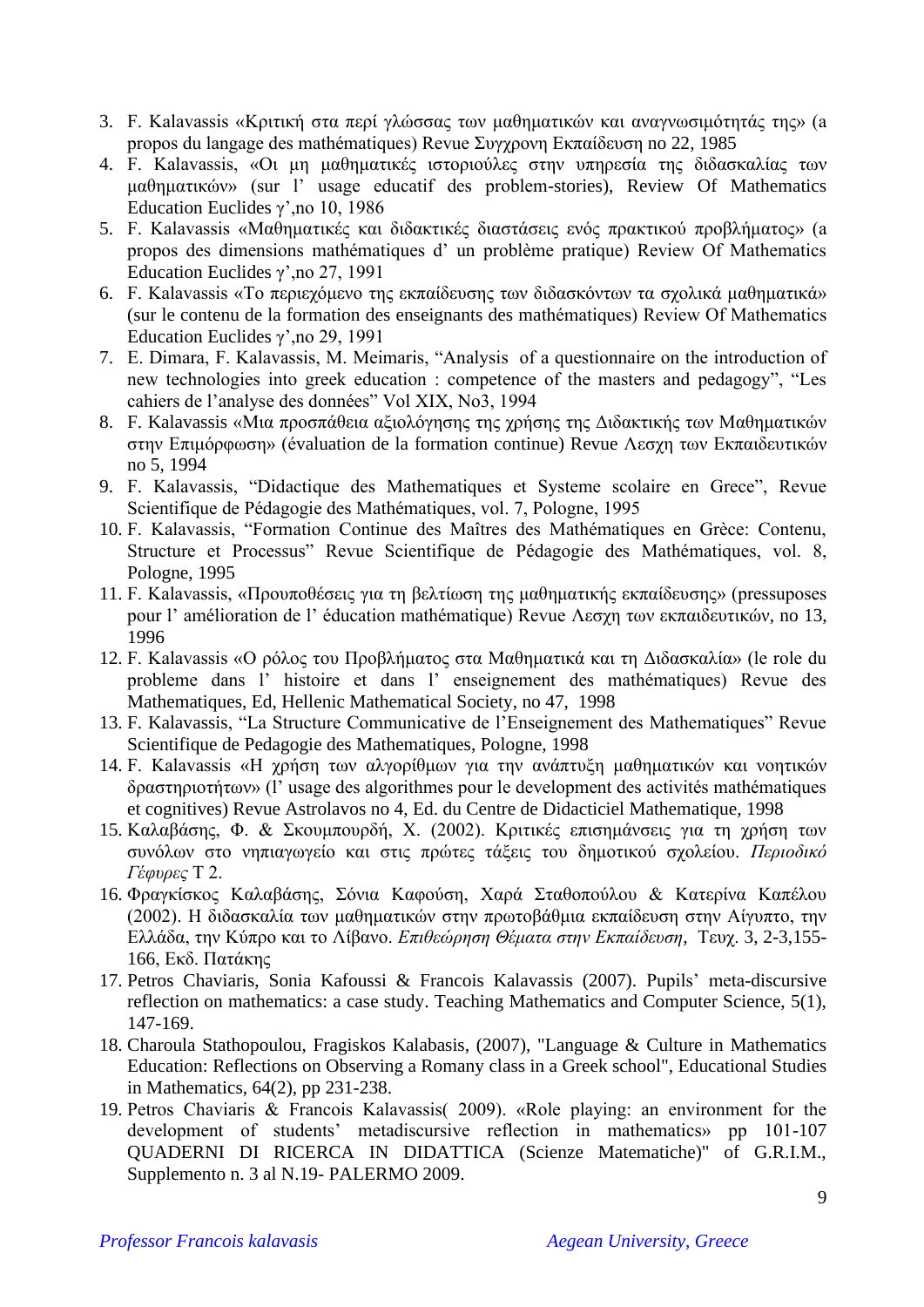- 20. Skoumpourdi, C. & Kalavassis, F. (2010). How the Performance in Primary School Mathematics Influence Students' school-route in Difficult Territorial Areas: the case of a 18 small-islands complex in Greece. pp 145-152 "QUADERNI DI RICERCA IN DIDATTICA (Scienze Matematiche)" of G.R.I.M. Quaderno al N.20- PALERMO 2010
- 21. Kalavasis, F., Kafoussi, S., Skoumpourdi, C. & Tatsis, K. (2010). Interdisciplinarity and Complexity (I-C) in Mathematics Education: A proposal for their systematic implementation and the role of an international scientific community. Revue de l'Interdisciplinarite Didactique, vol. 1, 1, 31-40.
- 22. Moutsios-Rentzos, A. & Kalavasis, F. (in press). "The interrelationships of mathematics and the school unit as viewed by prospective and in-service school principals: a systems theory approach." in Quaderni di Ricerca in Didattica
- 23. Ch. Skoumpourdi, G.Fessakis, S.Kafoussi,F.Kalavasis (in greek) «Η αυξανόμενη πολλαπλότητα των ερευνητικών εργαλείων στη Διδακτική των μαθηματικών» (The complexity in the research methodologies in Didactic of Mathematics) (Mathematical Revue "Euclid c', vol. 75, 2011) Ευκλείδης γ' τ.75 (Ιούλιος-Δεκ. 2011)
- 24. Fragkiskos KALAVASIS (2012) "Modélisation des situations complexes en éducation, en vue de la gouvernance des unités scolaires" LAREQUOI, Cahiers de Recherches vol. 2012- 1, Institut Supérieure de Management, Un. De Versailles, France, 2012
- 25. Andreas Moutsios-Rentzos, François Kalavasis, Emmanouil Sofos (2013) "The mathematics classroom in the expanded open system of a globalised virtual social network" QUADERNI DI RICERCA IN DIDATTICA/Mathematics (QRDM), Quaderno N.23 Supplemento n.1 - PALERMO
- 26. Panagiotis J. Stamatis, Kontakos, and, Anastasios, Fragkiskos Kalavasis Private tutoring across the Mediterranean: Power dynamics and implications for learning and equity, Asia Pacific Journal of Education 10/2014; 34(4)
- 27. Andreas Moutsios-Rentzos , Nielce Meneguelo Lobo da Costa, Maria Elisabette Brisola Brito Prado, Francois Kalavasis, MATHEMATICS AS A DISCIPLINE AND AS A SCHOOL COURSE: A SYSTEMIC COMPARATIVE STUDY CONDUCTED IN BRAZIL AND GREECE ABOUT THE IN-SERVICE SCHOOL PRINCIPALS' CONSTRUCTIONS ,JIEEM – Jornal Internacional de Estudos em Educação Matemática IJSME – International Journal for Studies in Mathematics Education  $1 - v.8(4) - 2015$
- 28. Moutsios-Rentzos, Α., & Kalavasis, F. (2016). Systemic approaches to the complexity in mathematics education research. *International Journal for Mathematics in Education*, *7*, 97- 119.
- 29. Moutsios-Rentzos, A., Kritikos, G., & Kalavasis, F. (2017). Functions of operations and operands in school mathematics and physics: a complex interdisciplinary (de)mathematised phenomenology. Proceedings of CIEAEM 69. *Quaderni di Ricerca in Didattica (Mathematics), 27*(2), 297-299.
- 30. Moutsios-Rentzos, A., Kritikos, G., & Kalavasis, F. (2019). Co-constructing teaching and learning spaces in and between mathematics and physics at school. *Quaderni di Ricerca in Didattica (Mathematics)*, *2*(3), 215-220.
- 31. Moutsios-Rentzos, A., Pinnika, V., Kritikos, G., & Kalavasis, F. (2020). Appearances of the equals sign in primary school mathematics and natural sciences: an interdisciplinary, systemic approach. *Quaderni di Ricerca in Didattica (Mathematics)*, *7*, 285-294.

# *PUBLICATIONS in CONFERENCE PROCEEDINGS*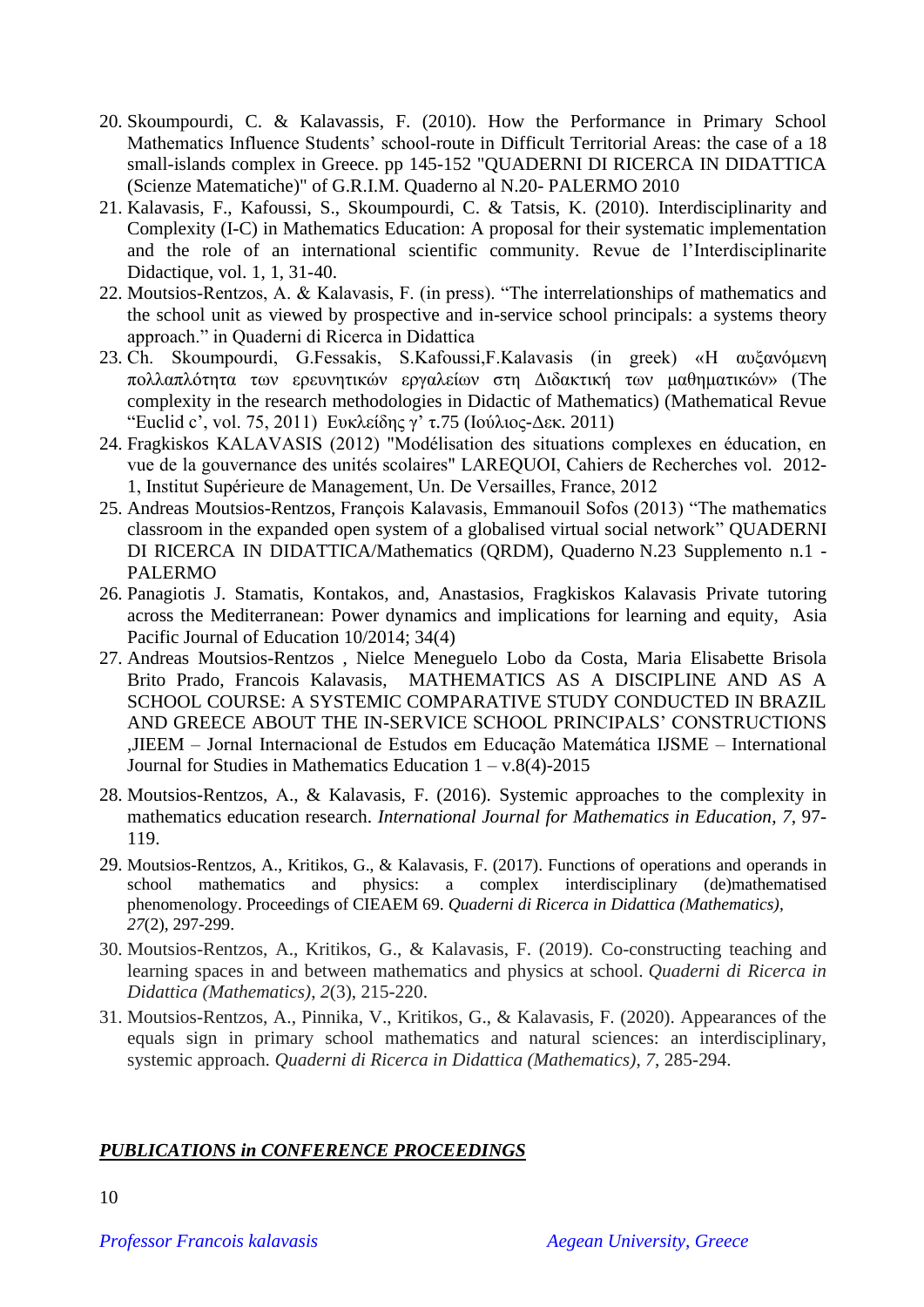- 1. S. Negrepontis, F. Kalavassis «Πρόταση για τη Δημιουργία Κέντρων Επιμόρφωσης και Ερευνας στη Διδασκαλία των Μαθηματικών» (a propos de la creation des centres de recherche et de Formation en didactique des mathématiques), Hellenic Mathematical Society, Actes du 1e Educational Congress, 1984
- 2. F. Kalavassis, D. Papadimitriou «Το επίσημο αναλυτικό πρόγραμμα: καθρέφτης ενός αδιάφορου μαθητή και ενός απρόσωπου καθηγητή» (a propos du curriculum, se son desinteret et de sa dépersonnalisation) Hellénqe Mathematical Society, Actes du 2e Educational Congress, 1985
- 3. F. Kalavassis, «Η διαδικασία δημιουργίας και διανομής του μαθηματικού βιβλίου στα σχολεία» (a propos du manuel scolaire) Hellenic Mathematical Society, Actes du 3e Educational Congress, 1987
- 4. F. Kalavassis, A. Mpasiakou «Κενά και παραλήψεις από τη μελέτη της έννοιας της μονοτονίας συναρτήσεων στη β' λυκείου» (étude de la monotonie des fonctions et de leur enseignement) Hellenic Mathematical Society, Actes du 5e Educational Congress, 1988
- 5. F. Kalavassis "Classification des Conventions Didactiques de l'Enseignement des Mathématiques", Proceedings 42e Meeting of the International Commission for the Study and Improvement of Mathematics Teaching, !990
- 6. F. Kalavassis, P. Linardakis «Η αντίληψη που διαμορφώνεται για τα σύνολα, μέσα από τη λειτουργία τους στα σχολικά μαθηματικά» (a propos de la théorie des ensembles et des représentations produites a l'école) Hellenic Mathematical Society, Actes du 7e Educational Congress, 1990
- 7. F. Kalavassis «Τα κοινά χαρακτηριστικά της διδασκαλίας των Μαθηματικών στην ευρώπη ως πυρήνας ενός προγράμματος εκπαίδευσης εκπαιδευτικών κοινής ευθύνης και προοπτικής» (a propos de la création d' un tronc commun pour la formation des enseignants en Europe) Actes du 5e Congres International of the Hellenic Pedagogical Society, 1992
- 8. F. Kalavassis, I. Kiniklis, V. Gialamas «Μορφή και περιεχόμενο σχολικών βιβλίων μαθηματικών» (analyse du contenu des manuels des mathématiques) Hellenic Mathematical Society, Actes du 9e Educational Congress, 1993
- 9. F. Kalavassis «Προϋποθέσεις εισαγωγής λογικομαθηματικών εννοιών και τεχνικών στην προσχολική εκπαίδευση» (a propos de l introduction de la pensée mathématique a la maternelle) Actes du 3e Congres d' Education Prescolaire, Ed. Doukas, 1994
- 10. F. Kalavassis «Η προσέγγιση της αξιολόγησης από τη Διδακτική των Μαθηματικών» (la notion de l' évaluation suivant la théorie des représentations) Actes du 1e Congres Didactique et Informatique, Ed. University of Ioannina, 1995
- 11. F. Kalavassis, «Η έννοια του επιστημολογικού εμποδίου στη διδακτική των μαθηματικών» (la notion de l'obstacle epistimologique), Actes du 10e Educational Congress, Ed. Hellenic Mathematical Society 1995
- 12. F. Kalavassis, e.al. «Η παρουσίαση των μαθηματικών στο νέο τεχνολογικό περιβάλλον: παραδείγματα εφαρμογών και αλληλεπιδράσεων» (la présentation des mathématiques dans le nouvel environnement technologique et les interactions entre maths et technologies) Actes du 12e Educational Congress, Ed. Hellenic Mathematical Society 1996
- 13. F.Kalavassis, M Meimaris «Οι υπολογιστικές και Επικοινωνιακές διαστάσεις των μαθηματικών στο τρίπτυχο Μάθηση- Διδασκαλία- Επιμόρφωση» (etude des aspects calcul et communication des mathématique dans le cadre opérationnel apprentissage, enseignement, formation) Actes du 13e Educational Congress, Ed. Hellenic Mathematical Society 1996
- 14. F. Kalavassis «Η συμβολή της Διδακτικής των Μαθηματικών στην επεξεργασία της Εκπαιδευτικής πολιτικής: επιστροφή στη σχολική τάξη με ερευνητικές δραστηριότητες»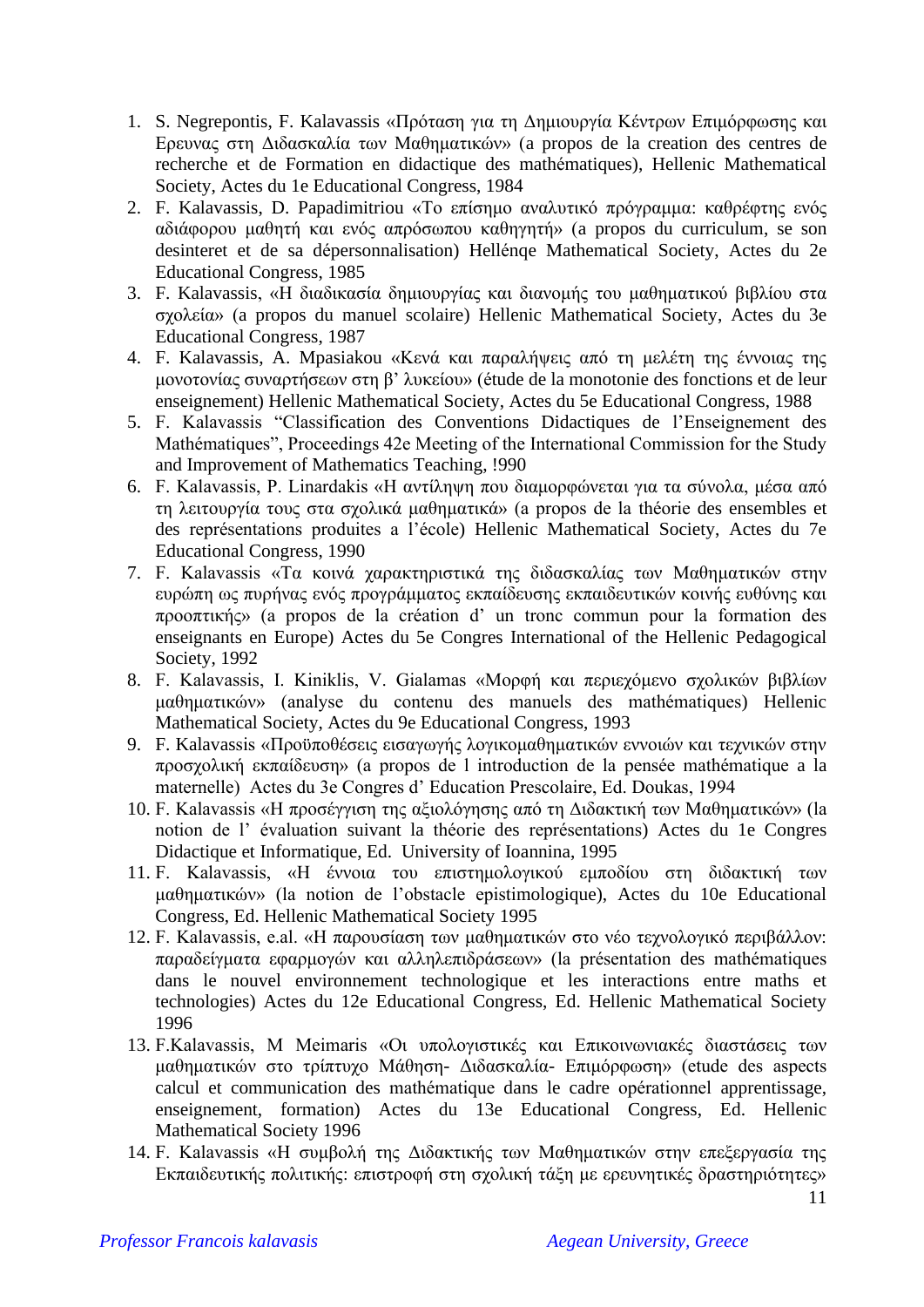(l'influence de la Didactique des Mathematiques a l' élaboration de la politique de l' éducation: retour a la classe avec les activités de recherche) Actes du 14e Educational Congress, Ed. Hellenic Mathematical Society 1997

- 15. M. Meimaris, F. Kalavassis (…) «Η σημασία της εργαστηριακής άσκησης των εκπαιδευτικών στις νέες τεχνολογίες για την ανάπτυξη μαθηματικών δραστηριοτήτων» (l'importance du stage dans le laboratoire des technologies, dans le cadre de la formation des enseignants) Actes du 14e Educational Congress, Ed. Hellenic Mathematical Society 1997
- 16. F. Kalavassis, "Les rôle communicatif du tableau noir dans le nouvel environnement technologique de l' apprentissage" in Les interactions dans la classe des Mathematiques, Actes CIEAEM, Portugal, 1998.
- 17. F. Kalavassis «Η αξιολόγηση από την πλευρά της Διδακτικής των Μαθηματικών» (a propos de l' évaluation du point de vue de la Didactique des Mathematiques) Actes du 15e Educational Congress, Ed. Hellenic Mathematical Society 1998
- 18. F. Kalavassis, "La Communication en Formation et l' orientation des Recherches Didactiques", Les liens entre la pratique de la classe et la recherche en didactique des mathématiques" Actes CIEAEM, Geneve, 1999
- 19. F. Kalavassis «Οι αναγκαίες μεταβολές στις αντιλήψεις των διδασκόντων για τα μαθηματικά και τη διδασκαλία τους» (les changements nécessaires des représentations des enseignants sur les mathématiques et leur enseignement) Actes du 16e Educational Congress, Ed. Hellenic Mathematical Society 1999
- 20. A.Petrou, (…),F.Kalavassis "Ταξινόμηση των εκπαιδευτικών τεχνολογικών μέσων με βάση την υποστήριξη που παρέχουν στις φυσικές παρορμήσεις των παιδιών" (taxonomie des technologies éducatives), Information and Communication Technologies in Education, Actes 2e Congress, Publisher Patras University, 2000, pp 92-98
- 21. G.Fessakis,(…), F.Kalavassis "Οι περιορισμοί του μοντέλου υπολογισμού Von Neumann στο μάθημα ¨ανάπτυξη εφαρμογών σε προγραμματιστικό περιβάλλον¨ και τα δίκτυα Petri" (from Von Neumann Model to Petri Nets) sto Information and Communication Technologies in Education, Actes 2e Congress, Publisher Patras University, 2000, pp 136-144
- 22. Φραγκίσκος Καλαβάσης, Χαρούλα Σταθοπούλου (2000): «Μαθηματικά και Κουλτούρες: η Συνάντηση της Κοινωνικής Ανθρωπολογίας με τη Μαθηματική Εκπαίδευση», στα πρακτικά του *17ου Πανελληνίου Συνεδρίου της Ελληνικής Μαθηματικής Εταιρείας,* Αθήνα, σελ 470-481
- 23. Γ.Φεσάκης, Κ.Χαλάτσης, Φ.Καλαβάσης, Α. Δημητρακοπούλου «Οι περιορισμοί του μοντέλου Von Neumann στο μάθημα «ανάπτυξη εφαρμογών σε προγραμματιστικό περιβάλλον» και τα δίκτυα Petri»
- 24. Α. Πέτρου-Μπακίρη, Γ.Φεσάλης, Φ.Καλαβάσης, Α.Δημητρακοπούλου «Ταξινόμηση των εκπαιδευτικών τεχνολογικών μέσων με βάση την υποστήριξη που παρέχουν στις φυσικές παρορμήσεις των παιδιών»
- 25. Γ.Φεσάκης, Α.Δημητρακοπούλου, Φ.Καλαβάσης «ΣΚΕΨΕΙΣ ΓΙΑ ΤΗΝ ΜΟΝΤΕΛΟΠΟΙΗΣΗ ΣΤΗΝ ΔΙΔΑΣΚΑΛΙΑ ΜΕ ΑΦΟΡΜΗ ΤΗΝ ΑΝΤΙΜΕΤΩΠΙΣΗ ΕΝΟΣ ΑΠΛΟΥ ΠΡΟΒΛΗΜΑΤΟΣ ΑΠΟ ΤΕΛΕΙΟΦΟΙΤΟΥΣ ΜΑΘΗΤΕΣ ΤΟΥ ΕΝΙΑΙΟΥ ΛΥΚΕΙΟΥ»
- 26. Γ.Φεσάκης, Α.Δημητρακοπούλου, Φ.Καλαβάσης ΔΡΑΣΤΗΡΙΟΤΗΤΕΣ ΜΟΝΤΕΛΟΠΟΙΗΣΗΣ ΜΕ ΧΡΗΣΗ Η/Υ ΣΤΗ Β'ΘΜΙΑ ΕΚΠΑΙΔΕΥΣΗ: ΔΙΕΡΕΥΝΗΣΗ ΚΑΙ ΠΕΙΡΑΜΑΤΙΚΗ ΕΦΑΡΜΟΓΗ ΣΕ ΜΑΘΗΤΕΣ Γ' ΛΥΚΕΙΟΥ
- 27. F.Kalavassis "Οι σύγχρονες προκλήσεις της Διδακτικής Μαθηματικών» (les nouvelles orientations de la Didactique des Mathematiques) Κεντρική Ομιλία, …Didactique des Mathematiques et de l'Informatique, Salonique, 2001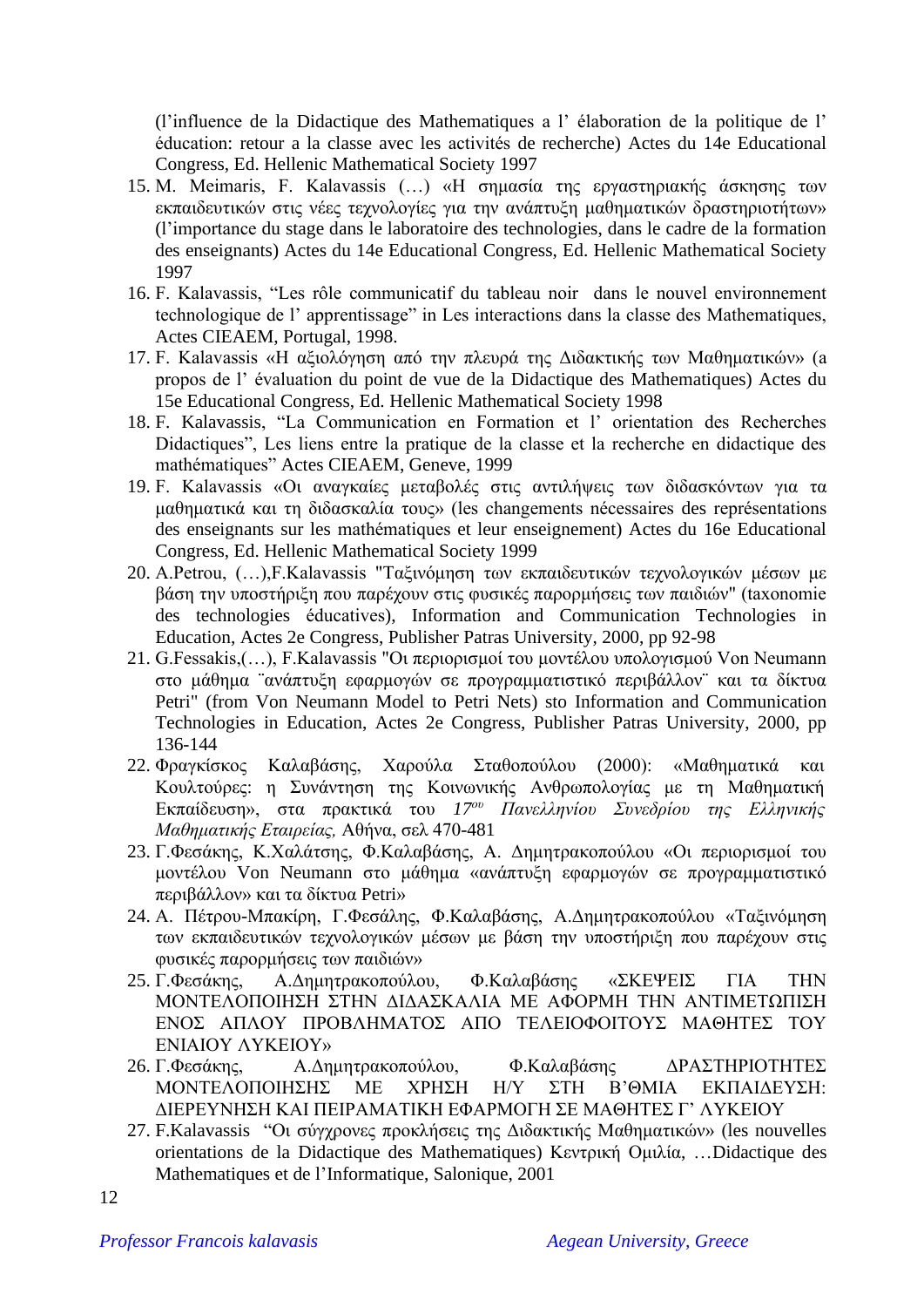- 28. F.Kalavassis " Μαθηματικός Αλφαβητισμός» (Math Literacy) Κεντρική ομιλίa,18o Congress' Book, Hellenic Mathematical Society, 2001
- 29. Ch.Skombourdi, F.Kalavassis «Απόψεις μαθητών για την έννοια της πιθανότητας» (comprehension de la notion de probabilite au contexte scolaire), 18o Congress' Book, Hellenic Mathematical Society, 2001
- 30. S.Orfanos, F.Kalavassis «Παρανοήσεις που οφείλονται στις αναπαραστάσεις, κριτήρια αποτελεσματικότητας και πρόταση για ένα αναπαραστατικό σύστημα για τα κλάσματα» (critères d'efficacité des systèmes de représentation des fractions), 18o Congress' Book, Hellenic Mathematical Society, 2001
- 31. Orfanos-Kalavassis "Thalis: A representation system for utilization in teaching and learning fractions" ICTM-2
- 32. Athanassiadis, E., Skoumpourdi, C. & Kalavassis, F. (2002). A didactical classification of probability problems linked with their formulation. *Second International Conference on the Teaching of Mathematics* (ICTM 2) Crete.
- 33. Σκουμπουρδή, Χ. & Καλαβάσης, Φ. (2002). Ένα διδακτικό εργαλείο για τη μάθηση της θεωρίας πιθανοτήτων με χρήση ιστορικών προβλημάτων. *19<sup>ο</sup> Πανελλήνιο Συνέδριο Μαθηματικής Παιδείας*: *Τα Μαθηματικά Διαχρονικός Παράγοντας Πολιτισμού* Κομοτηνή.
- 34. Σκουμπουρδή, Χ. & Καλαβάσης, Φ. (2003). Η εξέλιξη της σκέψης των παιδιών του δημοτικού όσον αφορά στις πιθανολογικές εκφράσεις. *20<sup>ο</sup> Πανελλήνιο Συνέδριο Μαθηματικής Παιδείας: Η διαδρομή του παιδιού στα Μαθηματικά από την προσχολική ηλικία μέχρι την ενηλικίωση* Βέροια.
- 35. Πέτρος Χαβιάρης, Σόνια Καφούση & Φραγκίσκος Καλαβάσης (2003). Εργαλεία για την ανάλυση της κοινωνικής αλληλεπίδρασης στη σχολική τάξη των Μαθηματικών. *Πρακτικά 2ου Συνεδρίου για τα Μαθηματικά στη Δευτεροβάθμια Εκπαίδευση*, με θέμα «Τα Μαθηματικά στο Γυμνάσιο», Αθήνα. (Έκδοση Πρακτικών σε CD-R)
- 36. Skoumpourdi, C. & Kalavassis, F. (2004). Didactic materials used in probabilistic activities. *55th* Commission Internationale pour I'Etude et l'Amelioration de l'Enseignement des Mathematiques (*CIEAEM 55 -* International Commission for the Study and Improvement of Mathematics Teaching) Poland.
- 37. Kafoussi, S., Skoumpourdi, C. & Kalavassis, F. (2004). An analysis of Greek textbooks' pictorial representations about multiplication. *55th* Commission Internationale pour I'Etude et l'Amelioration de l'Enseignement des Mathematiques (*CIEAEM 55 -* International Commission for the Study and Improvement of Mathematics Teaching) Poland.
- 38. Σκουμπουρδή, Χ. & Καλαβάσης, Φ. (2004). Το διδακτικό υλικό στο κεφάλαιο των πιθανοτήτων της Γ΄ τάξης του Δημοτικού: τρόπος κατανόησης και διαχείρισής του από μαθητές και δασκάλους. *3 <sup>ο</sup> Διήμερο Διαλόγου για τη Διδασκαλία των Μαθηματικών: Εικόνα, Σχήμα και Λόγος στη Διδασκαλία των Μαθηματικών* Θεσσαλονίκη*.*
- 39. Σκουμπουρδή, Χ. & Φ. Καλαβάσης (2004). Στρατηγικές σκέψης των μαθητών του δημοτικού σχολείου για πιθανολογικές καταστάσεις με χρήση υλικών στο Μακρής, Ν. & Δεσλή, Δ. (επιμ.) *Η Γνωστική Ψυχολογία Σήμερα: Γέφυρες για τη μελέτη της νόησης* Πρακτικά Συνεδρίου Τυπωθήτω Αλεξανδρούπολη.
- 40. Chaviaris,P., Kafoussi,S. & Kalavasis,F. (2004). The development of social and sociomathematical norms in collaborative small- group work in a classroom: A case study, *Proceedings of ΕCER,* Crete.<http://brs.leeds.ac.uk/~beiwww/BEIA/ecer2004.htm>
- 41. Καλαβάσης, Φ. & Σκουμπουρδή, Χ. (2005). Η επίδραση του εκπαιδευτικού υλικού στη διαφοροποίηση των φύλων στα Μαθηματικά *Επιστημονικό Συμπόσιο Φύλο και εκπαίδευση: μαθηματικά, φυσικές επιστήμες και νέες τεχνολογίες* Θεσσαλονίκη.
- 42. Καλαβάσης, Φ., Κοκκαλίδης, Σ., Σταθοπούλου, Χ. & Σκουμπουρδή Χ. (2005). Η επεξεργασία της σχολικής διαδρομής του μαθητή από το νηπιαγωγείο έως το λύκειο ως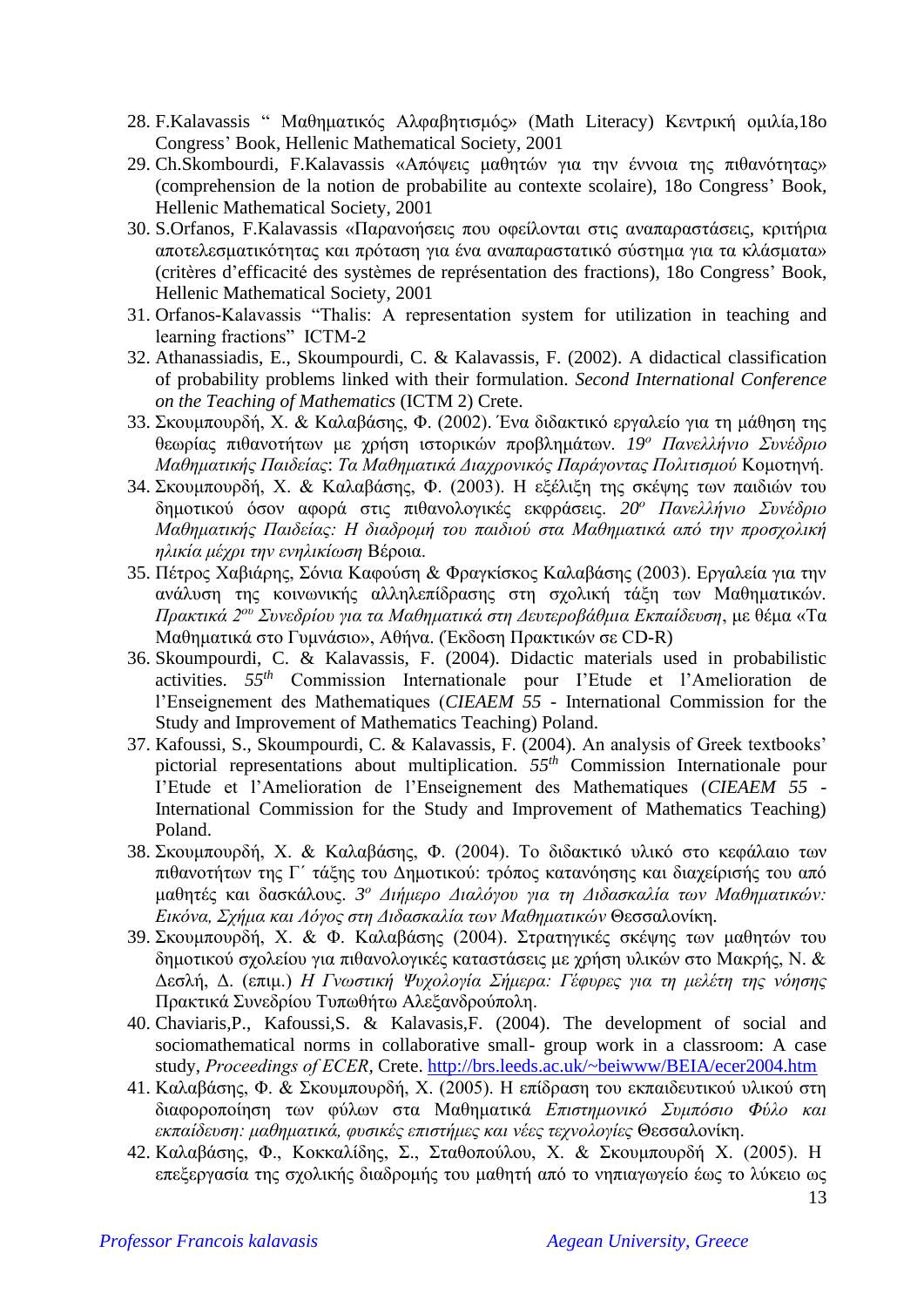παράμετρος της σχολικής του επίδοσης: ερευνητική προσέγγιση στην περιοχή της Δωδεκανήσου στο πλαίσιο του έργου «Πυθαγόρας». *Πανελλήνιο Συνέδριο Σχολείο και Οικογένεια* Ιωάννινα.

- 43. Kalavassis, F., Kafoussi, S. & Skoumpourdi, C. (2005). An instrument for errors' evaluation and decision's prevention in primary school. Workshop for *57th* Commission Internationale pours I'Etude et l'Amelioration de l'Enseignement des Mathematiques (*CIEAEM 57 -* International Commission for the Study and Improvement of Mathematics Teaching) Italy.
- 44. Σκουμπουρδή, Χ. & Καλαβάσης, Φ. (2005). Ταξινόμηση του εκπαιδευτικού παιχνιδιού: σύνδεση με τη Θεωρία Παιγνίων. *22<sup>ο</sup> Πανελλήνιο Συνέδριο Μαθηματικής Παιδείας: Οι Σύγχρονες Εφαρμογές των Μαθηματικών και η Αξιοποίησή τους στην Εκπαίδευση* Λαμία.
- 45. Καφούση, Σ., Σκουμπουρδή, Χ. & Καλαβάσης, Φ. (2005). Οι αντιλήψεις των εκπαιδευτικών και των γονιών για τις άτυπες γνώσεις των νηπίων στα μαθηματικά. *1 ο Συνέδριο Ένωσης Ερευνητών Διδακτικής Μαθηματικών* Αθήνα.
- 46. Χαρούλα Σταθοπούλου, Φραγκίσκος Καλαβάσης (2005): «Κατάρτιση εκπαιδευτικών στο διαθεματικό και ολιστικό σχεδιασμό: δυνατότητες του μαθηματικού περιεχομένου στην περίπτωση της πρακτικής άσκησης φοιτητών-νηπιαγωγών», στα πρακτικά του 1ου Συνεδρίου της ΕνΕΔιΜ (Ένωση ερευνητών της διδακτικής των μαθηματικών), σελ.219- 218.
- 47. Skoumpourdi, C. & Kalavassis, F. (2006). How the Performance in Primary School Mathematics Influence Students' school-route in Difficult Territorial Areas: the case of a 18 small-islands complex in Greece. *58th* Commission Internationale pour I'Etude et l'Amelioration de l'Enseignement des Mathematiques (*CIEAEM 58 -* International Commission for the Study and Improvement of Mathematics Teaching) Τσεχία.
- 48. Petros Chaviaris & Francois Kalavassis( 2006). Role playing: an environment for the development of students' metadiscursive reflection in mathematics in *CIEAEM 58*, (oral presentation), Srni,Czech Republic.
- 49. Skoumpourdi, C. & Kalavassis, F. (2007). "Games as a Mathematical Activity: the coexistence of differing perceptions in the primary school community (teachers, students, parents)". *CIEAEM 59* 'Mathematical Activity in Classroom Practice and as Research Object in Didactics: two Complementery Perspectives', Budapest.
- 50. Petros Chaviaris & Francois Kalavassis( 2007). Students' discussions on their own mathematical actions as a reflective material for learning and research on mathematical activities. *Proceedings of CIEAEM 59*, Hungary.
- 51. F.Kalavasis (2008). "Mathematics Education and the complexity view" introduction conference, Proceedings, 25o Congress Hellenic Mathematical Society, Πρακτικά 25ου Πανελληνίου Συνεδρίου Μαθηματικής Παιδείας με Διεθνή Συμμετοχή "Η Μαθηματική Εκπαίδευση και η σύνθετη πραγματικότητα του 21ου αιώνα", Ελληνική Μαθηματική Εταιρία, Πανεπιστήμιο Θεσσαλίας, Βόλος.
- 52. Μούτσιος-Ρέντζος, A., & Καλαβάσης, Φ. (2014). Μια συστημική αναζήτηση της σχέσης Διδακτικής των Μαθηματικών με τη Μαθηματική Εκπαίδευση*. Πρακτικά 5ου Συνεδρίου της Ένωσης Ερευνητών της Διδακτικής των Μαθηματικών*. Φλώρινα, Ελλάδα: ΕνΕΔιΜ.
- 53. Moutsios-Rentzos, A., Kalavasis, F., & Sofos, A. (2013). The mathematics classroom in the expanded open system of a globalised virtual social network*.* Proceedings of CIEAEM 65. *Quaderni di Ricerca in Didattica (Mathematics), 23*(1), 492-496.
- 54. Μούτσιος-Ρέντζος, A., Κρητικός, Γ., & Καλαβάσης, Φ. (2017). Διεπιστημονικές αναστοχαστικές διαδρομές ανάμεσα στα μαθηματικά και τη φυσική: σημεία, αντικείμενα, ερμηνευτές και νοήματα. *Πρακτικά του 34ου Πανελλήνιου Συνεδρίου Μαθηματικής Παιδείας της Ελληνικής Μαθηματικής Εταιρείας*, 3-5 Νοεμβρίου 2017, Λευκάδα, Ελλάδα.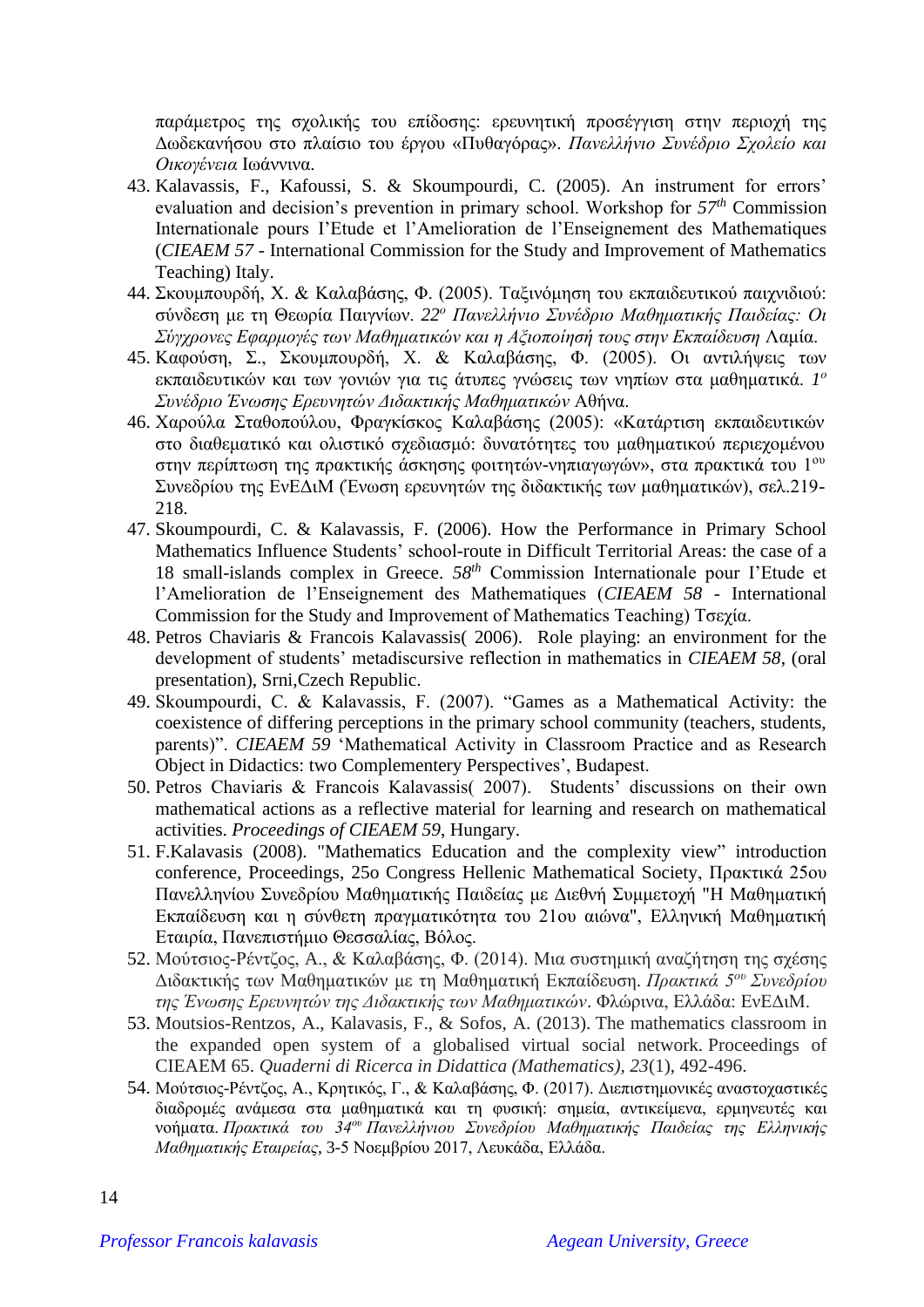- 55. Kalavasis, F. (2017). *Mathematical language in the political discourse: epistemological and didactical reflections.* In Anna Chronaki (Ed) Mathematics Education and Life at Times of Crisis, Volume 1, Proceedings of 9<sup>th</sup> MES Conference, Volos, Greece
- 56. Μούτσιος-Ρέντζος, A., Τάτσης, Κ., Κρητικός, Γ., & Καλαβάσης, Φ. (2018). Διεπιστημονική προσέγγιση στην κατασκευή προβλήματος στα μαθηματικά και τη φυσική του σχολείου: ένα αναστοχαστικό εργαστήριο. Στο Χ. Σκουμπουρδη & Μ. Σκουμιός, *Πρακτικά του 3ου Πανελλήνιου Συνεδρίου με Διεθνή Συμμετοχή για το Εκπαιδευτικό Υλικό στα Μαθηματικά και τις Φυσικές Επιστήμες* (σελ. 148-155). 9-11 Νοεμβρίου 2018, Ρόδος, Ελλάδα.
- 57. Μούτσιος-Ρέντζος, A., Πιννίκα, Β, Κρητικός, Γ., & Καλαβάσης, Φ. (2018). Διεπιστημονικές αναστοχαστικές διαδρομές ανάμεσα στα μαθηματικά και τη φυσική: σημεία, αντικείμενα, ερμηνευτές και νοήματα. *Πρακτικά του 35ου Πανελλήνιου Συνεδρίου Μαθηματικής Παιδείας της Ελληνικής Μαθηματικής Εταιρείας* (σελ. 759-769), 7-9 Δεκεμβρίου 2018, Ν. Ηράκλειο, Ελλάδα.
- 58. Πιννίκα, Β, Μούτσιος-Ρέντζος, A., & Καλαβάσης, Φ. (2018). Συστημική Μελέτη της εικόνας των μαθηματικών στην ειδική εκπαίδευση. *Πρακτικά του 35ου Πανελλήνιου Συνεδρίου Μαθηματικής Παιδείας της Ελληνικής Μαθηματικής Εταιρείας* (σελ. 890-901), 7-9 Δεκεμβρίου 2018, Ν. Ηράκλειο, Ελλάδα.
- 59. Moutsios-Rentzos, A., Kalavasis, F., Meimaris, M. (in press). *"My relationship with mathematics": multimodal realisations and realities*. International Conference DST – Zakynthos, Greece, 21-23 September 2018.
- 60. Moutsios-Rentzos, A., Kritikos, G., & Kalavasis, F. (2018). *Co-constructing teaching and learning spaces in and between mathematics and physics at school*. Proceedings of CIEAEM 70 – Mostaganem, Algeria, 15-19 July 2018.
- 61. Moutsios-Rentzos, A., Kritikos, G., & Kalavasis, F. (2019). Interdisciplinary Mathematics Education and systemic school organisation. In *Proceedings of the First Congress of Greek Mathematicians (FCGM-2018)* (pp. 185-200). Athens, Greece.
- 62. Kritikos, G., Moutsios-Rentzos, A., Pinnika, V., & Kalavasis, F. (2020). Interdisciplinary Reflective Tool on School Science and Mathematics. In O. Levrini, & G. Tasquier (Eds.), *Proceedings of the ESERA 2019 Conference: The beauty and pleasure of understanding: engaging with contemporary challenges through science education,* Part 14 (co-ed. C. Fazio, & M. Welzel-Breuer) (pp. 1764-1773). Bologna, Italy: University of Bologna, ISBN 978-88-945874-0-1.
- 63. Moutsios-Rentzos, A., Pinnika, V., Kritikos, G., & Kalavasis, F. (2020). Appearances of the equals sign in primary school mathematics and natural sciences: an interdisciplinary, systemic approach. Paper presented at the International Conference CIEAEM 71, Braga, Portugal, 22-26 July 2019.
- 64. Kritikos, G., Moutsios-Rentzos, A., & Kalavasis, F. (2019). Educators' relationship with Mathematics through digital storytelling: Focusing on their reflections. In A. Moutsios-Rentzos, A. Giannakoulopoulos, & M. Meimaris (Eds.), *Proceedings of the International Digital Storytelling Conference: Current trends in digital storytelling: Research & Practices* (pp. 462-464). Zakynthos, Greece: Technological Educational Institute of Ionian Islands.
- 65. Κρητικός, Γ., Μούτσιος-Ρέντζος, Α., & Καλαβάσης, Φ. (2021). Στήριξη διεπιστημονικών αναστοχασμών στη σύγχρονη διδασκαλία Μαθηματικών και Φυσικών Επιστημών: ανάμεσα στο δια ζώσης και το εξ αποστάσεως. Στο Α. Σοφός, Α. Κώστας, Γ. Φούζας, & Β. Παράσχου. *Πρακτικά του 1ου Διεθνούς Συνεδρίου «Από τον 20<sup>ο</sup> στον 21<sup>ο</sup> αιώνα μέσα σε 15 ημέρες: Η απότομη μετάβαση της εκπαιδευτικής μας πραγματικότητας σε ψηφιακά περιβάλλοντα. Στάσεις-Αντιλήψεις-Σενάρια-Προοπτικές-Προτάσεις, 3-5 Ιουλίου 2020»* (σελ. 266-274). Ηλεκτρονική έκδοση: Ελληνικό Κέντρο Τεκμηρίωσης.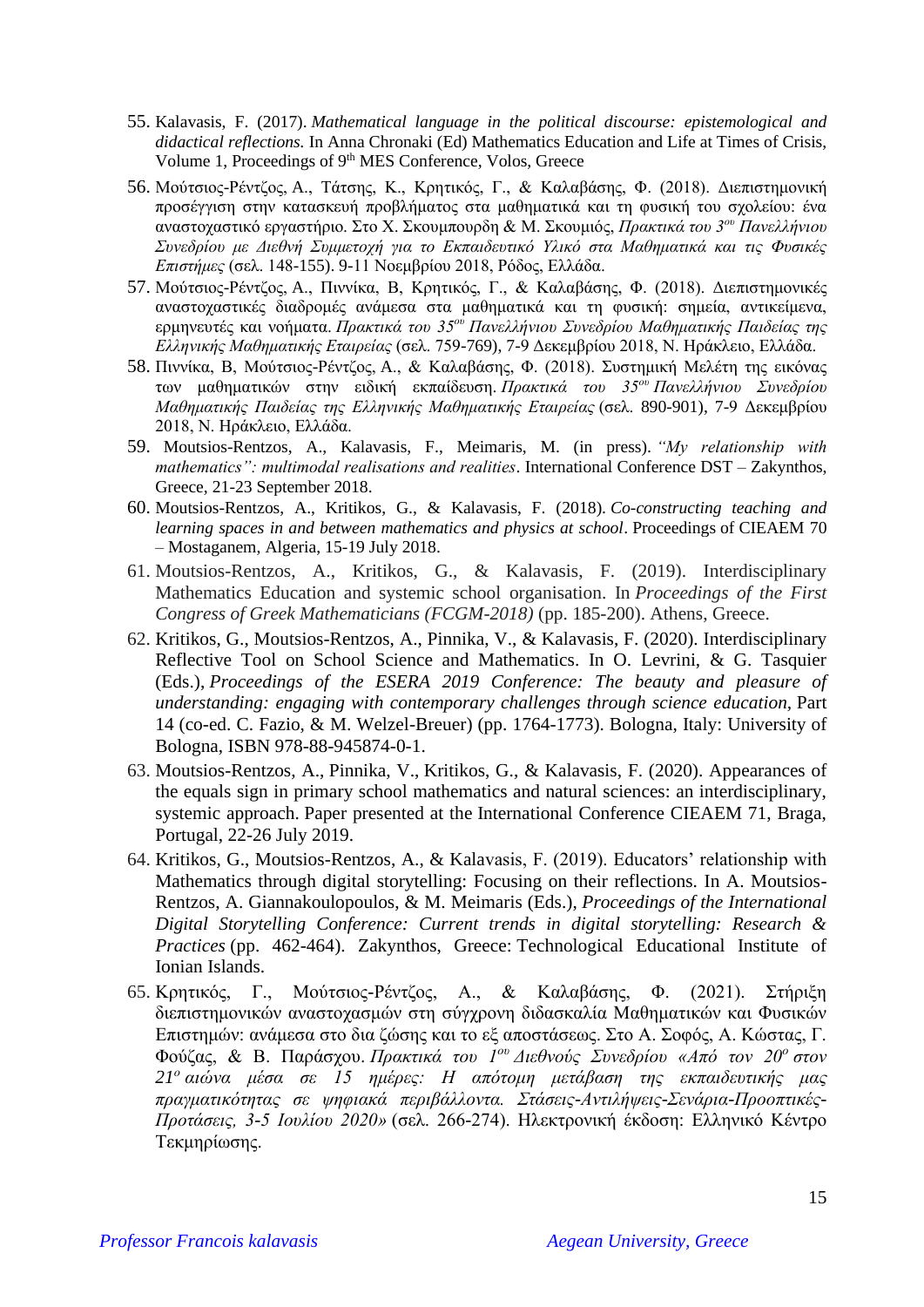- 66. Κρητικός, Γ., Κώστας, Α., Κοντάκος, Α., Καλαβάσης, Φ., & Βιτσιλάκη Χ. (2021). Ο/Η Εκπαιδευτικός κατά τη μετάβαση της σχολικής μονάδας στην επείγουσα διαδικτυακή εκπαίδευση: Αναστοχασμοί στο πλαίσιο ταχύρρυθμης επιμόρφωσης από το Πανεπιστήμιο Αιγαίου. Στο Α. Σοφός, Α. Κώστας, Γ. Φούζας, & Β. Παράσχου. *Πρακτικά του 1ου Διεθνούς Συνεδρίου «Από τον 20<sup>ο</sup> στον 21<sup>ο</sup> αιώνα μέσα σε 15 ημέρες: Η απότομη μετάβαση της εκπαιδευτικής μας πραγματικότητας σε ψηφιακά περιβάλλοντα. Στάσεις-Αντιλήψεις-Σενάρια-Προοπτικές-Προτάσεις, 3-5 Ιουλίου 2020»* (σελ. 542-554). Ηλεκτρονική έκδοση: Ελληνικό Κέντρο Τεκμηρίωσης.
- 67. Κρητικός, Γ., Μούτσιος-Ρέντζος, Α., Πιννίκα, Β., & Καλαβάσης, Φ. (2020). Διεπιστημονική προσέγγιση της (συν)διδασκαλίας Μαθηματικών και Φυσικής: Η περίπτωση της χωρητικότητας ενός πυκνωτή. Στο Α. Σπύρτου, Π. Παπαδοπούλου, Α. Ζουπίδης, Γ. Μαλανδράκης, & Π. Καριώτογλου (Επιμ.), *Πρακτικά 11ου Πανελλήνιου Συνεδρίου Διδακτικής των Φυσικών Επιστημών και Νέων Τεχνολογιών στην Εκπαίδευση. Επαναπροσδιορίζοντας τη Διδασκαλία και Μάθηση των Φυσικών Επιστημών και της Τεχνολογίας στον 21<sup>ο</sup> αι.* (σελ. 258-265). Φλώρινα: Πανεπιστήμιο Δυτικής Μακεδονίας, ΕΝΕΦΕΤ. ISBN: 978-618-83267-7-4.
- 68. Κρητικός, Γ., Μούτσιος-Ρέντζος, Α., Πιννίκα, Β., & Καλαβάσης, Φ. (2020). Διεπιστημονική προσέγγιση των νόμων ανάκλασης και διάθλασης του φωτός με τη βοήθεια του Geogebra. Στο Μ. Ιωσηφίδου (Επιμ.), *Πρακτικά 10ου Πανελλήνιου Συνεδρίου των Εκπαιδευτικών για τις ΤΠΕ «Αξιοποίηση των Τεχνολογιών της Πληροφορίας και της Επικοινωνίας στη Διδακτική Πράξη»* (τ. B, σελ. 322-330). Σύρος: Ε-Δίκτυο ΤΠΕΕ, ISBN 978-618-80768-7-7.
- 69. Καλαβάσης, Φ., Μούτσιος-Ρέντζος, Α., Πιννίκα, Β., Κρητικός, Γ. (2019). Η διδακτική σύνδεση ανάμεσα στα Μαθηματικά και στη Φυσική κατά την μετάβαση από το δημοτικό στο γυμνάσιο: Συστημική προσέγγιση της πολλαπλότητας στην έννοια της ισότητας. 8 <sup>ο</sup> Πανελλήνιο Συνέδριο της Ένωσης Ερευνητών της Διδακτικής των Μαθηματικών (Εν.Ε.Δι.Μ.) «Σύγχρονες Προσεγγίσεις στη Διδασκαλία των Μαθηματικών». Πανεπιστήμιο Κύπρου, Κύπρος, 06-08 Δεκεμβρίου 2019.

# **Invited Speaker, Conferences –Video**

- Μαθηματικός Αλφαβητισμός (2001) Ομιλία 18<sup>°</sup> Συνέδριο ΕΜΕ-Ρόδος
- "Η Μαθηματική Εκπαίδευση και η σύνθετη πραγματικότητα του 21ου αιώνα (2008), 25ο Συνέδριο ΕΜΕ- Βόλος
- "Διαχωρισμοί και συμπεριλήψεις, το συνεχές παιχνίδι του μέρους με το όλο" (2013) Invited Speaker Fragkiskos Kalavasis (2013) 11ο Διήμερο Διαλόγου για τη Διδασκαλία των Μαθηματικών. ΕΚΠΑ

<http://www.blod.gr/lectures/Pages/viewlecture.aspx?LectureID=787> )

- "2,9 + 4,2 = 3,4 + 3,7" (2014) Διάλεξη ΕΠΕΔΙΜ Τμήμα Μαθηματικών ΕΚΠΑ
- «Προκλήσεις και Προοπτικές της Μαθηματικής Εκπαίδευσης και Έρευνας στη διεθνοποιημένη δικτυακή εποχή" (2014) Ομιλία στο 31<sup>ο</sup> Συνέδριο της ΕΜΕ <https://www.youtube.com/watch?v=OUkCFdqjUS4>
- Mathematical language in the political discourse: epistemological and didactical reflections, (2017) 9<sup>th</sup> MES – Mathematics Education and Society Conference, 7-12 April 2017, Volos Greece
- *Mathematics in the real world in a systemic perspective of the school* (2018) CME-18, Contemporary Mathematics Education, 11-14 July 2018, Warsaw Poland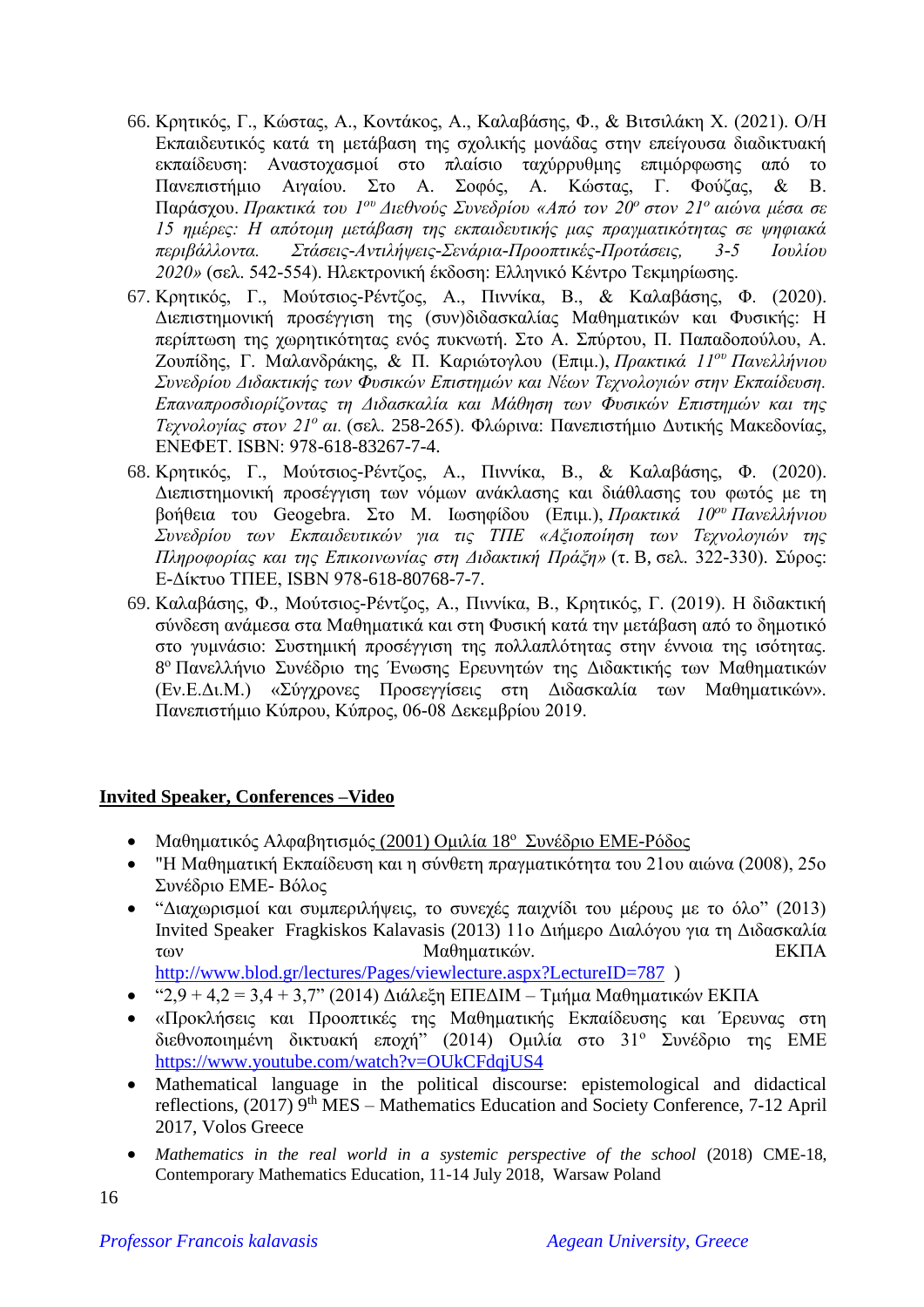- *Κατασκευές νοητικών δομών και αναγνώσεις κοινωνικών συστημάτων,* Διεθνής Διημερίδα «Μαθηματικά των Πόλεων», Θεσσαλονίκη 2018
- *Μαθηματικά και Μαθηματική Εκπαίδευση στο περιβάλλον του 21ου αιώνα,* Εισαγωγική Κεντρική Ομιλία, 35<sup>ο</sup> Συνέδριο ΕΜΕ, Αθήνα 2018
- Η αναστοχαζόμενη και αμφίβια σχολική μονάδα, Κεντρική Ομιλία, *CONFERENCE OF INFORMATICS IN EDUCATION - CIE 2020, 17/10/2020,*  <https://www.youtube.com/watch?v=f32sVDAmtas&t=7s>
- *Η Διδακτική των Μαθηματικών και οι Σχολικές Αποτυχίες, Προσκεκλημένη κεντρική ομιλία,* 28/2/2021, Διαδικτυακή Διημερίδα: "ΕΡΕΥΝΗΤΙΚΕΣ ΚΑΤΕΥΘΥΝΣΕΙΣ ΚΑΙ ΠΡΟΟΠΤΙΚΕΣ ΣΤΑ ΜΑΘΗΜΑΤΙΚΑ", ΕΛΛΗΝΙΚΟ ΑΝΟΙΚΤΟ ΠΑΝΕΠΙΣΤΗΜΙΟ – ΣΧΟΛΗ ΘΕΤΙΚΩΝ ΕΠΙΣΤΗΜΩΝ ΚΑΙ ΤΕΧΝΟΛΟΓΙΑΣ ΕΡΓΑΣΤΗΡΙΟ ΕΦΑΡΜΟΣΜΕΝΩΝ ΜΑΘΗΜΑΤΙΚΩΝ ΠΜΣ «ΜΕΤΑΠΤΥΧΙΑΚΕΣ ΣΠΟΥΔΕΣ ΣΤΑ ΜΑΘΗΜΑΤΙΚΑ» <https://www.youtube.com/watch?v=r-PwOVpF8I0>

### **Languages**

- French: Excellent
- English: Good skills, both written and oral
- Italian: Good understanding

### **Research projects- Scientific Responsible**

- 1. Διδακτική Θετικών Επιστημών και Τ.Π.Ε. στην εκπαίδευση: διεπιστημονική προσέγγιση ΗΜΕΡΙΔΕΣ- ΣΥΝΕΔΡΙΑ
- 2. ΔΙΔΑΚΤΙΚΗ ΘΕΤΙΚΩΝ ΕΠΙΣΤΗΜΩΝ ΚΑΙ ΤΕΧΝΟΛΟΓΙΕΣ ΤΗΣ ΠΛΗΡΟΦΟΡΙΑΣ ΚΑΙ ΤΗΣ ΕΠΙΚΟΙΝΩΝΙΑΣ ΣΤΗΝ ΕΚΠΑΙΔΕΥΣΗ: ΔΙΕΠΙΣΤΗΜΟΝΙΚΗ ΠΡΟΣΕΓΓΙΣΗ – ΠΜΣ- 75 **ECTS**
- 3. Διδακτική Θετικών Επιστημών και ΤΠΕ στην εκπαίδευση: διεπιστημονική προσέγγιση Διδακτική Θετικών Επιστημών και ΤΠΕ στην εκπαίδευση: διεπιστημονική προσέγγιση –ΠΜΣ – 90 ECTS
- 4. ΕΣΟΔΑ ΣΧΟΛΗΣ ΥΠΟΣΤΗΡΙΞΗ, ΠΛΑΙΣΙΩΣΗ & ΠΡΟΒΟΛΗ ΤΗΣ ΕΡΕΥΝΑΣ ΣΤΗ ΣΧΟΛΗ ΑΝΘΡΩΠΙΣΤΙΚΩΝ ΕΠΙΣΤΗΜΩΝ
- 5. Ο ΨΗΦΙΑΚΟΣ ΚΟΣΜΟΣ ΤΗΣ ΠΡΟΣΧΟΛΙΚΗΣ ΕΚΠΑΙΔΕΥΣΗΣ, Interreg
- 6. ΠΥΘΑΓΟΡΑΣ ΜΕΤΡΟ 2.2. ΤΔΥ 8 Η αλληλεπίδραση της μαθηματικής εκπαίδευσης με τη σχολική αποτυχία σε νησ
- 7. ΕΠΙΚΟΙΝΩΝΙΑΚΕΣ ΔΙΑΣΤΑΣΕΙΣ ΣΤΗ ΜΑΘΗΜΑΤΙΚΗ ΕΚΠΑΙΔΕΥΣ ΕΠΙΚΟΙΝΩΝΙΑΚΕΣ ΔΙΑΣΤΑΣΕΙΣ ΣΤΗ ΜΑΘΗΜΑΤΙΚΗ ΕΚΠ. ΑΛΙΚΗ: ΕΦΑΡΜΟΓΗ ΤΩΝ MULTIMEDIA ΣΤΗ ΔΙΔΑΣΚΑΛΙΑ
- 8. ΔΙΑΠΟΛΙΤ.ΠΡΟΣΕΓΓΙΣΗ ΜΥΘΩΝ, ΜΑΘΗΜΑΤΙΚΩΝ ΚΑΙ ΜΑΘΗΣΙΑΚ.ΔΥΣΚΟΛΙΩΝ, EFINTERREG II-ΔΙΑΠΟΛΙΤ.ΠΡΟΣΕΓΓΙΣΗ ΜΥΘΩΝ,ΜΑΘΗΜΑΤ & ΜΑΘΗΣΙΑΚ. ΔΥΣΚΟΛΙΩΝ
- 9. ΕΦΑΡΜΟΣΜΕΝΗ ΔΙΔΑΚΤΙΚΗ ΜΑΘΗΜΑΤΙΚΩΝ SEPI
- 10. ΕΠΙΚΟΙΝΩΝΙΑΚΕΣ ΔΙΑΣΤΑΣΕΙΣ ΣΤΗ ΜΑΘΗΜΑΤΙΚΗ ΕΚΠΑΙΔΕΥΣ<sup>[17</sup>]ΜΕΙΜΕΡΗΣ -ΚΑΛΑΒΑΣΗΣ